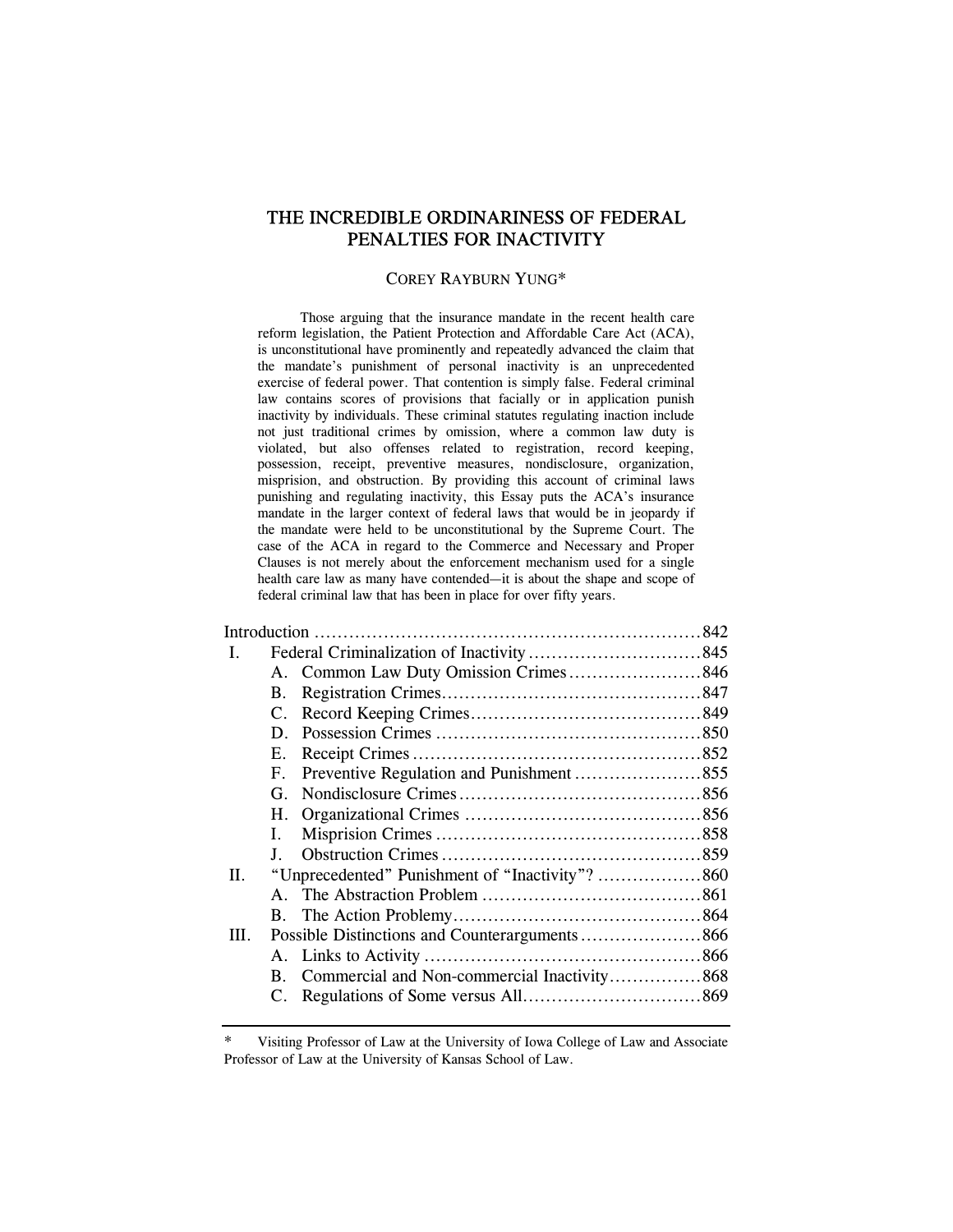Conclusion ..................................................................... 870

### **INTRODUCTION**

Perhaps the most oft-repeated and salient argument by those questioning the constitutionality of the Patient Protection and Affordable Care Act (ACA) is that, as Randy Barnett stated, the federal government's regulation of "inactivity" by individuals is "literally unprecedented."1 This contention is being advanced with regularity by scholars, practitioners, judges, and media. $^2$  The majority in the Eleventh Circuit decision, which held that the ACA's mandate was unconstitutional, saw fit to entitle an entire section of the opinion as the "Unprecedented Nature of the Individual Mandate."3 Indeed, the word "unprecedented" appeared another twelve times in that opinion.<sup>4</sup> The panel finished its opinion with the claim that "It cannot be denied that the individual mandate is an unprecedented exercise of congressional power."5 Despite the incredible certainty and conviction of those contending that the ACA insurance mandate is entirely unique, the claim is simply wrong in every way that is constitutionally significant.6

Perhaps most prominent among the various areas of federal statutes, federal criminal law is replete with scores of provisions that punish persons who have committed no affirmative act. The federal criminal justice system follows the primary conceptual division of the actus reus (act requirements) found throughout American criminal law that there are both crimes of commission and omission.<sup>7</sup> Those federal

5. Id. at 1311.

<sup>1.</sup> Randy E. Barnett, *Commandeering the People: Why the Individual Health* Insurance Mandate Is Unconstitutional, 5 NYU J.L. & LIBERTY 581, 606 (2010).

<sup>2.</sup> See infra Part II.A.

 <sup>3.</sup> Florida v. U.S. Dep't of Health & Human Servs., 648 F.3d 1235, 1288 (11th Cir. 2011).

<sup>4.</sup> See generally id.

 <sup>6.</sup> As discussed in Part II.A, the phrase "literally unprecedented," and its like, can be taken in its weakest form to simply state that a law is novel or new. Such an interpretation is not significant in a constitutional or general sense. To make the constitutional challenge to the ACA successful, the litigants involved must show that it is distinguishable from prior case law and statutory schemes (the latter only if the litigants pursue the normal course of not asking the court to overturn those similar codified laws as well). On that measure, those attacking the ACA's constitutionality have failed to show that the law is "literally unprecedented" or some related claim. See infra Part II.A.

 <sup>7.</sup> JOSHUA DRESSLER, UNDERSTANDING CRIMINAL LAW 102 (5th ed. 2009) ("In essence, the criminal law distinguishes between an act that affirmatively causes harm, on the one hand, and the failure of the bystander to take measures to *prevent* harm, on the other hand.").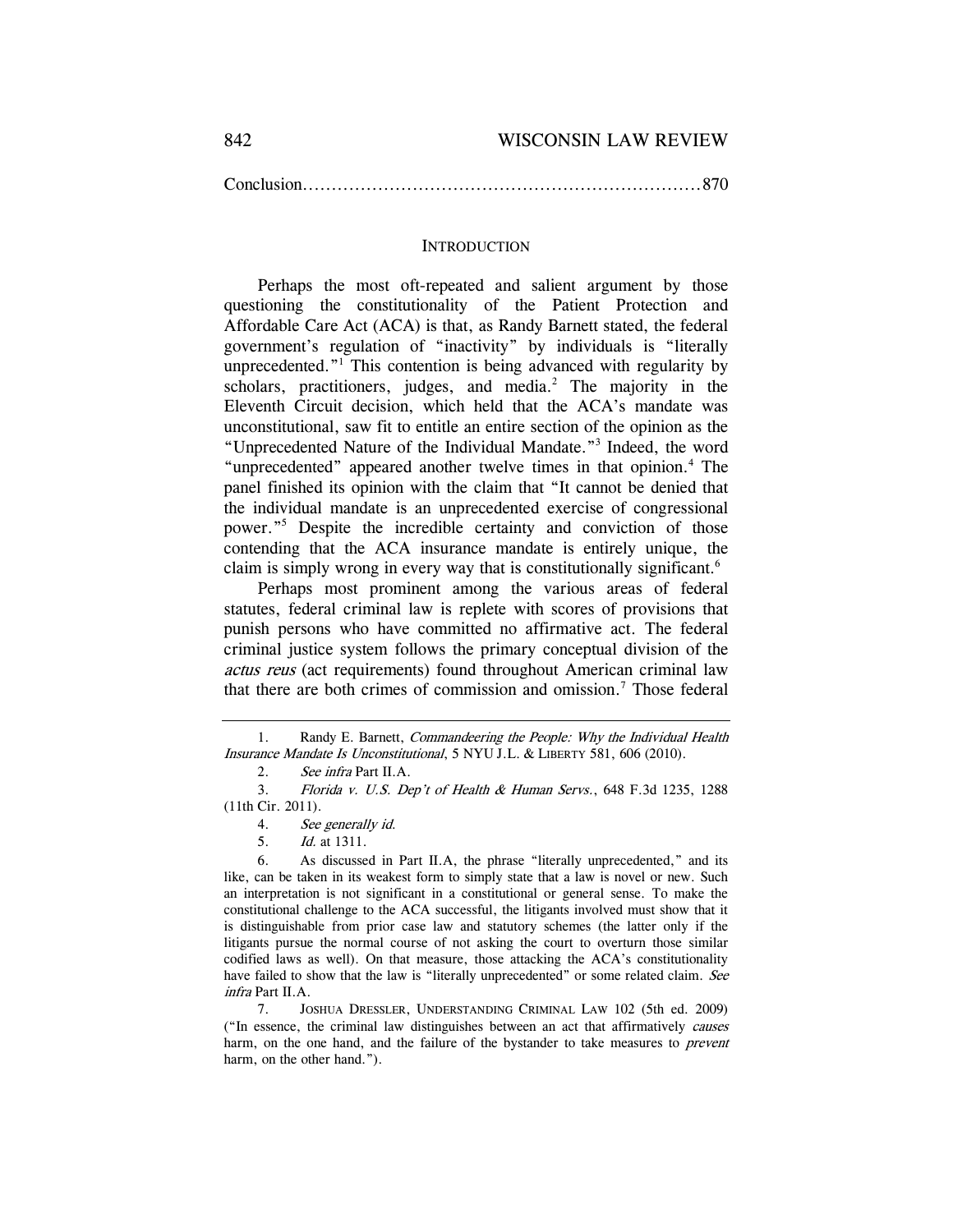laws that define crimes by omission are, by their very nature, regulating the inactivity of private citizens by forcing them to act to escape federal prosecution.<sup>8</sup> Many federal statutes are often crafted with these specific omission provisions, but others are applied to inactivity in instances even when omission language is not included in the statutory text. $9$ 

Ultimately, those offenses that penalize inaction by persons in a manner analogous to that of the insurance mandate can be divided into ten types of provisions: (1) common law duty omission; (2) registration; (3) record keeping; (4) possession; (5) receipt; (6) preventive measures; (7) nondisclosure; (8) organizational; (9) misprision; and (10) obstruction. Each type of criminal statute is discussed in this Essay with examples of "inactive" conduct that is criminal under federal law. Notably, among those criminal laws that punish inactivity, often quite harshly, none have been successfully challenged as unconstitutional exercises of federal power based upon the activity/inactivity distinction advanced in the ACA litigation.

As a brief illustration, consider the cases of persons prosecuted for failure to register (as a sex offender)<sup>10</sup> under the Adam Walsh Child Protection and Safety Act (AWA).<sup>11</sup> A person convicted under the Act for failing to register with government authorities may have pled guilty to or been convicted of a sex crime decades before the AWA was enacted in  $2006$ .<sup>12</sup> Such a person can be convicted for failing to register

 (1) is required to register under the Sex Offender Registration and Notification Act;

 (2)(A) is a sex offender as defined for the purposes of the Sex Offender Registration and Notification Act by reason of a conviction under Federal law (including the Uniform Code of Military Justice), the law of the District of Columbia, Indian tribal law, or the law of any territory or possession of the United States; or

 (B) travels in interstate or foreign commerce, or enters or leaves, or resides in, Indian country; and

 (3) knowingly fails to register or update a registration as required by the Sex Offender Registration and Notification Act;

shall be fined under this title or imprisoned not more than 10 years, or both. 18 U.S.C. § 2250(a) (2006).

 11. Adam Walsh Child Protection and Safety Act of 2006, Pub. L. No. 109- 248, 120 Stat. 587 (codified at 42 U.S.C. §§ 16901-16991 (2006)).

<sup>8.</sup> Id. at 105 ("[A] defendant's omission of a common law duty to act . . .serves as a legal substitute for a voluntary act.").

<sup>9.</sup> See infra Part I.

 <sup>10.</sup> The crime is defined as:

<sup>(</sup>a) In General. – Whoever –

<sup>12.</sup> See, e.g., United States v. Gould, 526 F. Supp. 2d 538, 541 548–49 (D. Md. 2007).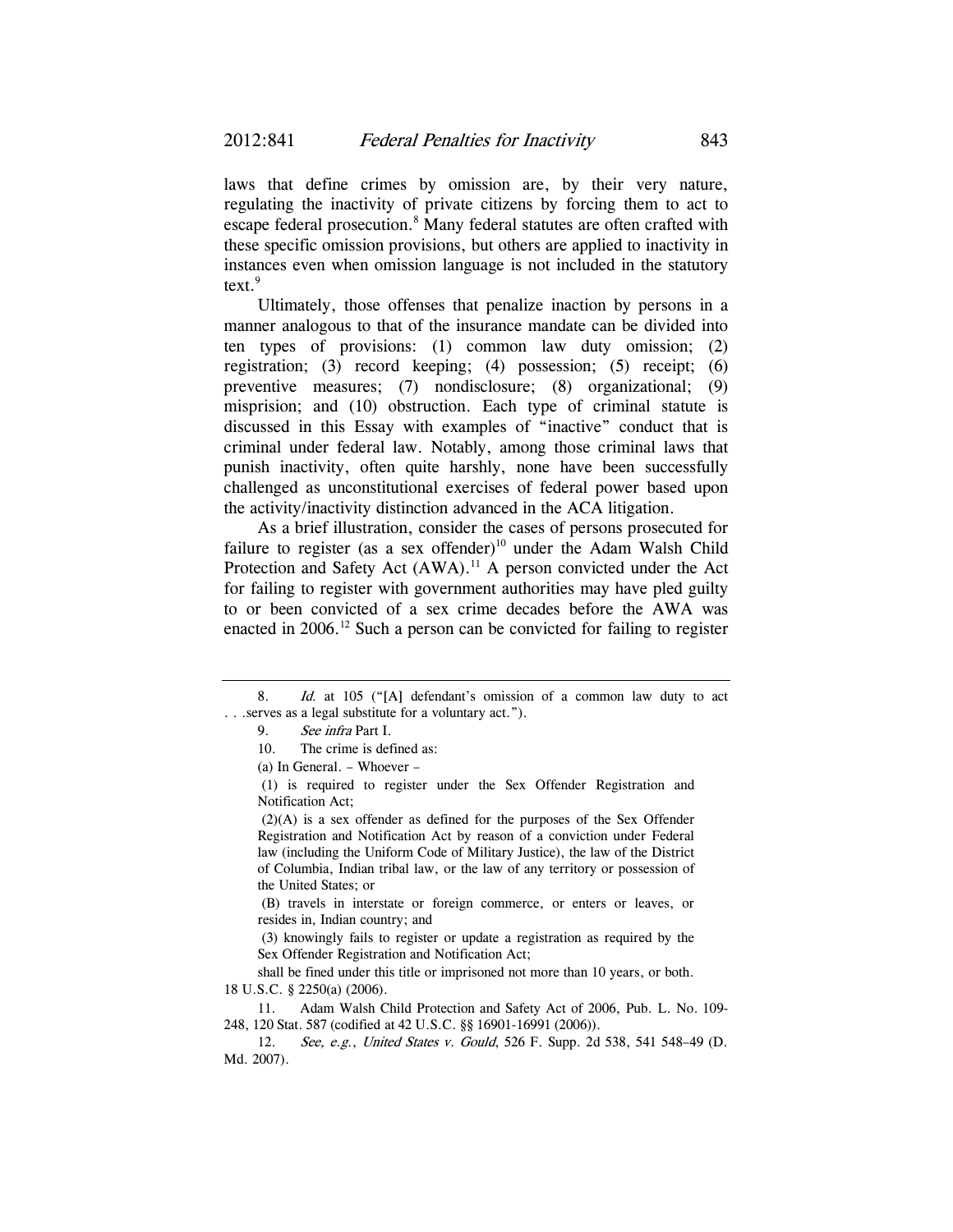by virtue of doing absolutely nothing.13 He may simply sit on the couch watching television in the comfort of his home and become a fugitive who could be punished by up to ten years in federal prison.<sup>14</sup> Such persons are being forced by threat of a long-term prison sentence to break out of their inactivity and register in person with the federal government several times a year for at least a decade.15

One might think that the AWA is just regulating the conduct of the original sex offense(s) that created the registration obligation and, therefore, the statute punishes activity and not inactivity. However, the federal courts have made abundantly clear that the registration statutes are forward-looking and not punishment for the prior sex offense. Indeed, if the sex offender registration prosecutions were based upon prior sex offenses, they would violate the Ex Post Facto Clause's prohibition on retroactive punishments.<sup>16</sup> As a result, the only *actus* reus punished for failure to register as a sex offender is the failure to act itself. And even though Commerce Clause and Necessary and Proper Clause challenges have been common in such cases, none have been premised upon the distinction between activity and inactivity.<sup>17</sup> Further, challenges against the AWA's crime of failing to register have failed in every federal appellate court that has reviewed such arguments.18

16. See, e.g., United States v. Kueker, 352 F. App'x 242, 246 (10th Cir. 2009) ("To the extent Mr. Kueker argues that [the Sex Offender Registration and Notification Act] SORNA also violated the Ex Post Facto Clause by increasing the punishment for his earlier sex offense, this court has already made clear that SORNA does not punish the underlying sex offense . . .."); United States v. Young, 585 F.3d 199, 205 (5th Cir. 2009) ("SORNA's Title 18 provisions . . . can punish Young only for current conduct—foreclosing any ex post facto claim.").

17. See, e.g., United States v. Pendleton, 636 F.3d 78, 87–88 (3d Cir. 2011) (finding that the federal statute for failure to register as a sex offender is a necessary and proper execution of Congress's commerce power); United States v. Yelloweagle, 643 F.3d 1275, 1288–89 (10th Cir. 2011) (denying arguments that Congress lacks authority to criminalize failure to register as a sex offender based on the Commerce Clause and the Necessary and Proper Clause); United States v. Guzman, 591 F.3d 83, 91 (2d Cir. 2010) (rejecting challenges based on the Necessary and Proper Clause and the Commerce Clause to the federal law of failure to register as a sex offender); United States v. Howell, 552 F.3d 709, 715 (8th Cir. 2009) ("[A]n analysis of §16913 under the broad authority granted to Congress through both the commerce clause and the enabling necessary and proper clause reveals the statute is constitutionally authorized.").

18. E.g., Pendleton, 636 F.3d 78; Yelloweagle, 643 F.3d 1275; Guzman, 591 F.3d 83; Howell, 552 F.3d 709.

<sup>13.</sup> See id. at 541-43.

<sup>14.</sup> See 18 U.S.C. § 2250(a) (2006).

<sup>15.</sup> See 42 U.S.C. § 16913 (2006).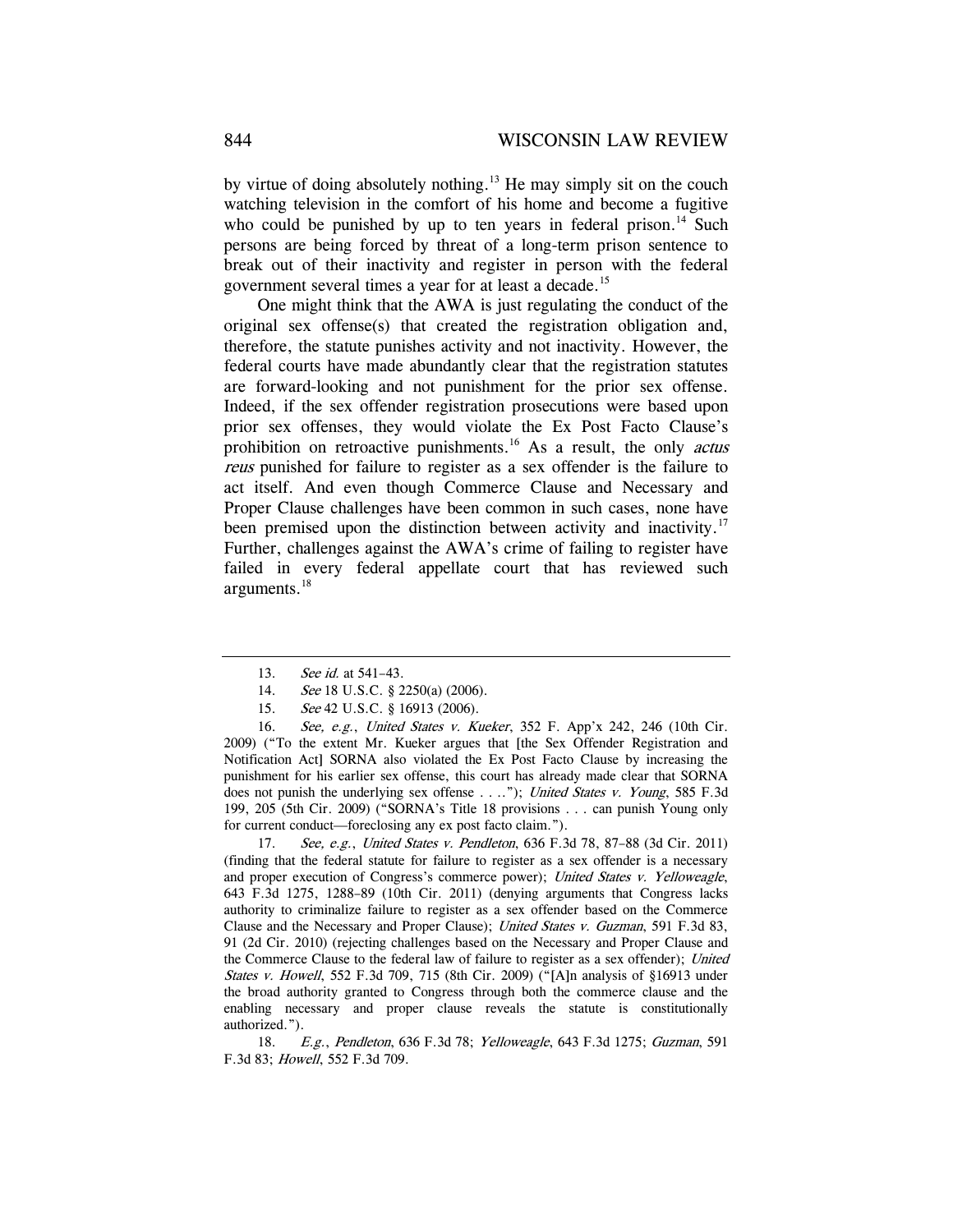By providing this account of the scope of federal power in criminal laws punishing and regulating inactivity, this Essay serves two purposes. First, it corrects the growing, mistaken belief that the insurance mandate is truly unprecedented in the type of conduct it punishes. Second, and more importantly, it puts the ACA's mandate in the larger context of federal laws at issue if the mandate is held to be unconstitutional by the Supreme Court. The case of the ACA in regard to the Commerce and Necessary and Proper Clauses is not merely about the enforcement mechanism used for a single health care law—it is about the shape and scope of federal criminal law that has been in place for over fifty years.

Part I of this Essay discusses federal crimes by omission and other criminal laws regulating inactivity by persons which serve as precedents for the insurance mandate. Part II analyzes the claims coming from a range of sources that the ACA insurance mandate is an unprecedented exercise of federal power. Part III considers whether there are any persuasive distinctions between the criminal laws discussed and the insurance mandate, as well as other counterarguments available to those challenging the ACA. The Essay then offers concluding thoughts about the stakes involved in the litigation about the constitutionality of the ACA.

#### I. FEDERAL CRIMINALIZATION OF INACTIVITY

The federal criminal code consists of an assortment of crimes that were codified based upon the concerns of Congress and the President at the time. Some crimes, like those related to the War on Drugs, have been driven heavily by political forces.<sup>19</sup> Others, such as authorizing a six-month prison sentence for a person who impersonates a member of a 4-H club,<sup>20</sup> exist for reasons that challenge the imagination. At times, Congress decided to specifically include crimes of omission (which by their nature punish inactivity) in their statutory provisions. However, more often, Congress drafted statutes that, when applied, punished both activity and inactivity by criminals.

Classic crimes of omission are derived from statutes which contemplate a defendant's guilt either by affirmative acts or an

<sup>19.</sup> See generally JONATHAN SIMON, GOVERNING THROUGH CRIME: HOW THE WAR ON CRIME TRANSFORMED AMERICAN DEMOCRACY AND CREATED A CULTURE OF FEAR 262 (2007) ("The war on drugs offered great political potential to Nixon because it linked the New Left political base to its broader youth culture penumbra and, through that, to classic themes of organized crime and corruption.").

 <sup>20. 18</sup> U.S.C. § 916 (2006) (allowing punishment of someone who "falsely and with intent to defraud, holds himself out as or represents or pretends himself to be a member of, associated with, or an agent or representative for the 4-H clubs").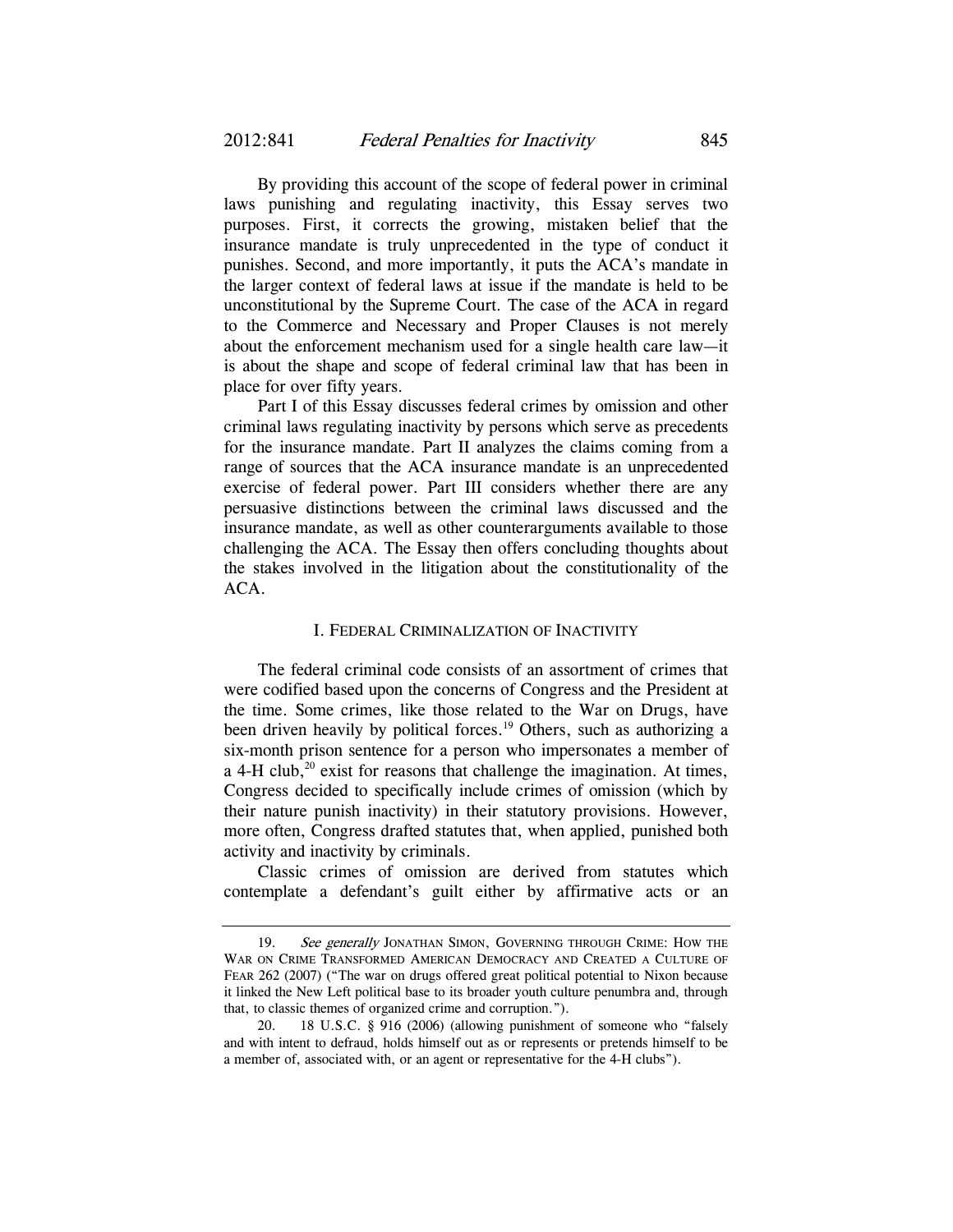omission. For example, a mother can murder her daughter by either poisoning (an affirmative act) or starving (an omission). In either case, the mother can be found guilty under the same statute. These types of crimes, sometimes called "commission by omission," allow for a large number of statutes to cover conduct which is wholly passive. $21$ 

Of course, omissions, under modern law, are limited in scope by specific duties.<sup>22</sup> So, in the example above, the mother has a duty to feed her child, but her neighbor does not. The duty by parental relationship in that case limits the range of possible defendants. Other recognized common law duties include those by contract, creation of peril, and assumption of care.<sup>23</sup> If a violation of those duties results in a crime, the defendant's inaction makes her as culpable as a person who had committed affirmative acts resulting in that crime. $24$ 

The crimes premised upon a common law duty are just a small set of federal statutes punishing inactivity. A larger segment includes crimes which rely upon statutory duties and obligations. In all, crimes that allow for punishment via common law or statutory duties can be divided into ten categories discussed below: common law duty omission, registration, record keeping, possession, receipt, preventive measures, nondisclosure, organizational, misprision, and obstruction.

# A. Common Law Duty Omission Crimes

At the federal level, there are numerous statutes where a defendant might cause a criminal result through inaction based upon a failure to complete a duty recognized under common law. These common law duties are primarily based upon relationship, contract, or assumption of care. As examples, a person under existing federal law can be punished if:

 <sup>21.</sup> Joshua Dressler, Some Brief Thoughts (Mostly Negative) about "Bad Samaritan" Laws, 40 SANTA CLARA L. REV. 971, 975 (2000) ("In limited circumstances, a person's failure to act—an omission—constitutes a breach of a common law duty to act."); see 1 WAYNE R. LAFAVE, SUBSTANTIVE CRIMINAL LAW § 6.2 (2d ed. 2003).

<sup>22.</sup> LAFAVE, supra note 21, § 6.2(a) (including a duty to act based on relationship, statute, contract, assumption of care, creation of peril, controlling the conduct of others, and landowner); see Dressler, supra note 21, at 976 (describing instances where one may have a duty to act such as a babysitter with a child).

<sup>23.</sup> LAFAVE, supra note 21, §  $6.2(a)(2)-(4)$ . There are other possible duties, such as the duty to act based upon the creation of risk. Dressler, *supra* note 21, at 975– 76. However, such duties are linked to prior conduct by a defendant and, thus, do not fit within the category of crimes that punish inactivity.

 <sup>24.</sup> LAFAVE, supra note 21, § 6.2(e) ("Thus one's failure to act to save someone toward whom he owes a duty to act is murder if he knows that failure to act will be certain or substantially certain to result in death or serious bodily injury.").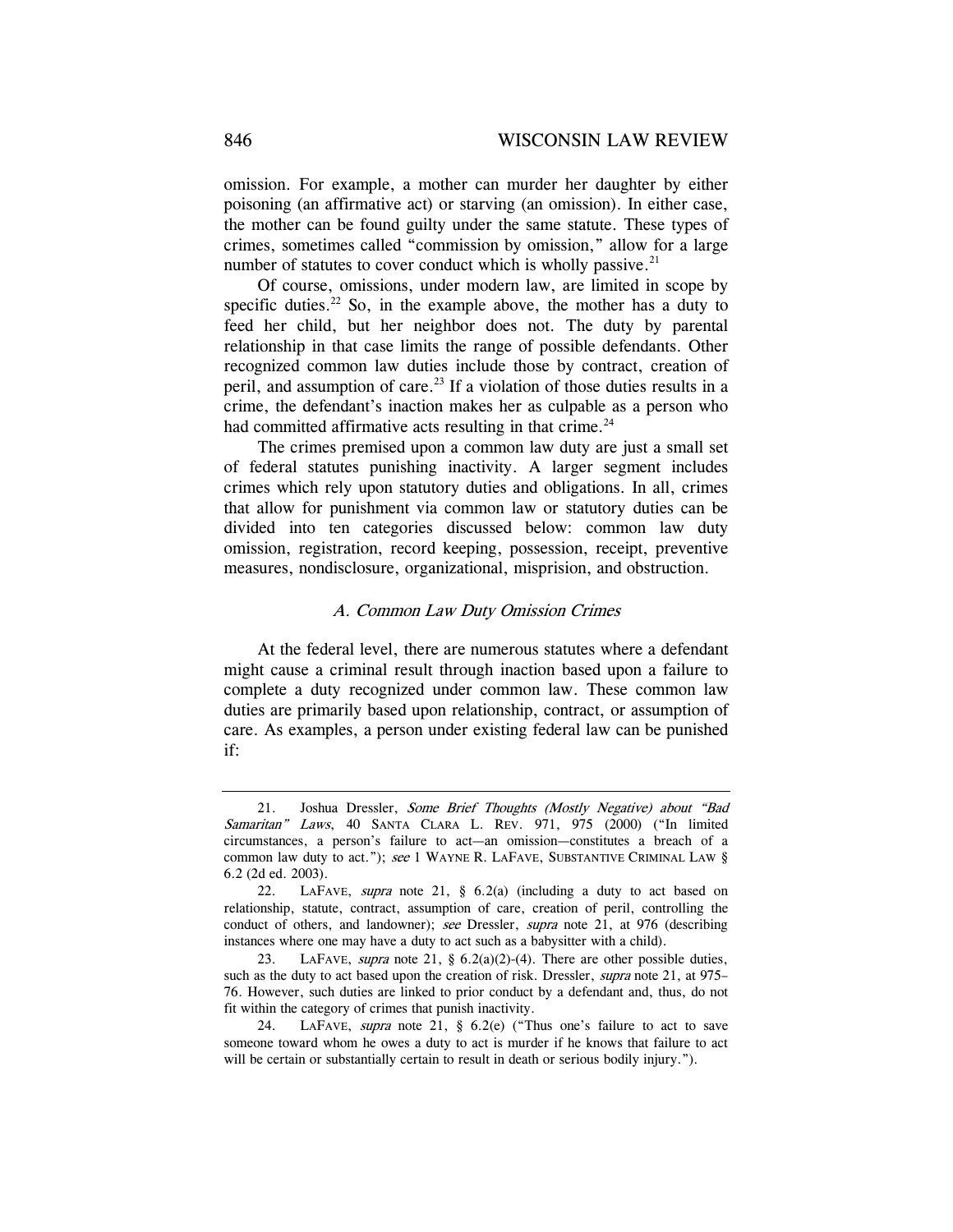- She, through inaction, causes someone not to receive unemployment benefits because of their political affiliation thereby violating a contractual duty to provide such benefits. $^{25}$
- He does not give someone a government benefit on the basis of race thereby violating through inaction a contractual duty to secure the rights and privileges of that person.26
- She fails to pay child support through inaction connected to a common law duty of parental relationship. $27$
- He allows a person in custody to escape through inaction or does not execute an arrest warrant issued in violation of a contractual duty.<sup>28</sup>

In each of the above cases, the relevant statute covers both affirmative and passive conduct by defendants. Regardless of the activity or inactivity in the conduct, the statutes attach criminal penalties. There is a potential for numerous federal criminal statutes to implicate passive conduct under the right facts and an abridgement of a common law duty. The list above simply contains some examples.

# B. Registration Crimes

 As noted in the Introduction to this Essay, the crime of failure to register as sex offender in the AWA severely punishes inactivity by defendants.29 Title I of the AWA contains the Sex Offender Registration and Notification Act (SORNA) outlining the registration requirements

 <sup>25. 18</sup> U.S.C. § 246 (2006) (allowing punishment of someone who "directly or indirectly deprives, attempts to deprive, or threatens to deprive any person of any employment, position, work, compensation, or other benefit provided for or made possible in whole or in part by any Act of Congress appropriating funds for work relief or relief purposes, on account of political affiliation, race, color, sex, religion, or national origin . . ..").

 <sup>26. § 242 (</sup>allowing punishment of someone who "willfully subjects any person . . . to the deprivation of any rights, privileges, or immunities secured or protected by the Constitution or laws of the United States, or to different punishments, pains, or penalties, on account of such person being an alien, or by reason of his color, or race, than are prescribed for the punishment of citizens").

<sup>27. § 228(</sup>a)(1) (allowing punishment of someone who "willfully fails to pay a support obligation with respect to a child who resides in another State").

 <sup>28. § 755 (</sup>punishing "[w]hoever, having in his custody any prisoner by virtue of process issued under the laws of the United States by any court, judge, or magistrate judge, voluntarily suffers such prisoner to escape"); Benjamin v. United States, 554 F. Supp. 82, 86 (E.D.N.Y. 1982) ("At that stage in the investigation, the warrant compels arrest and, unless it is retracted by the court, the arresting officer who chooses to ignore its command operates at some personal risk.").

 <sup>29. 42</sup> U.S.C. § 16913(e) (2006).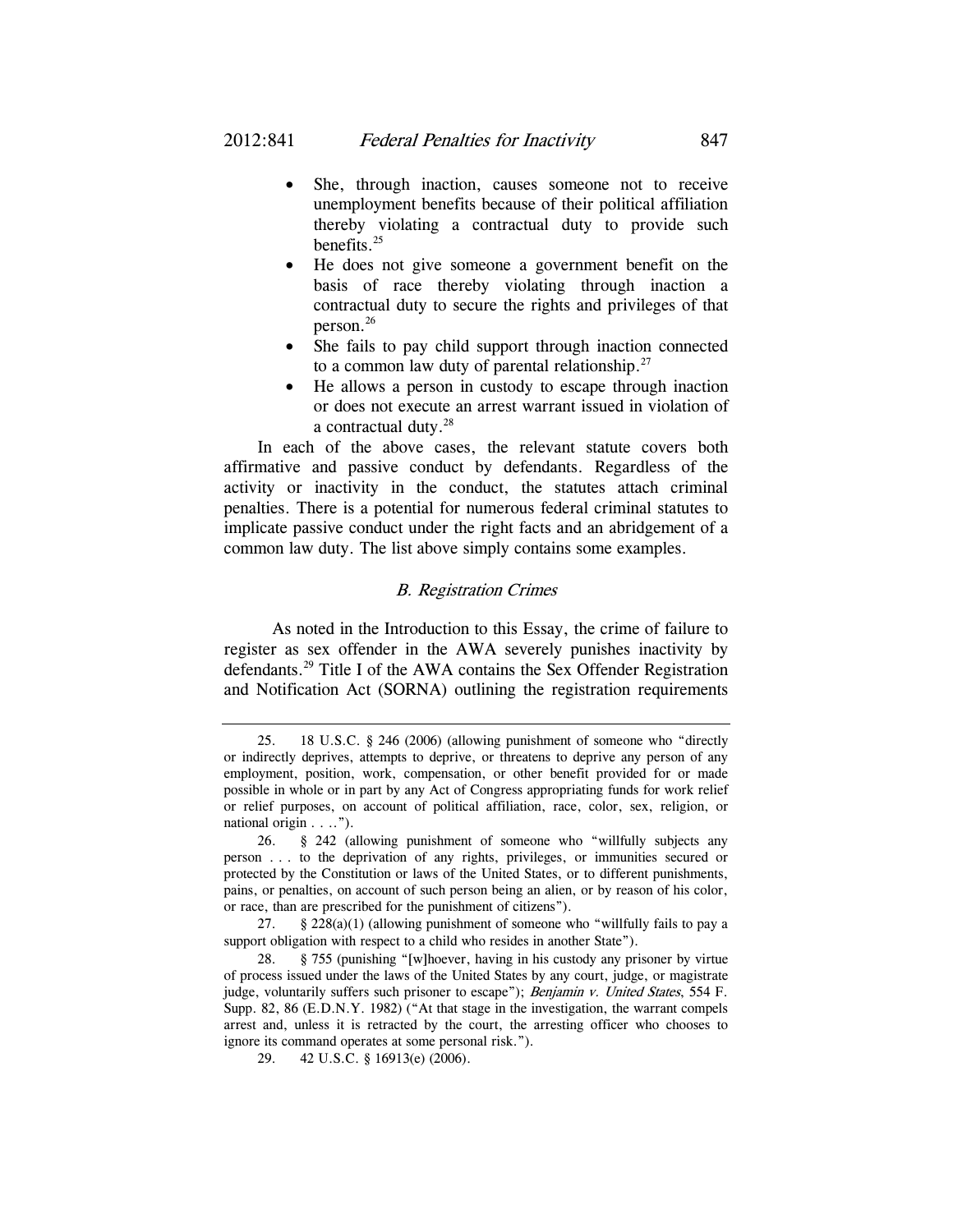for sex offenders in the United States. SORNA requires registration by every individual who was convicted of a sex offense.<sup>30</sup>

SORNA requires that a sex offender register in any jurisdiction where he or she resides, works, or is a student. $31$  Within three business days of any change in name, residence, employment, or student status, the sex offender, to avoid prosecution, must appear in person to change the relevant registry information.<sup>32</sup> If an offender ever fails to keep his registry accurate and current, he could be prosecuted under the new crime of failure to register at 18 U.S.C. § 2250(a) with a maximum penalty of ten years imprisonment.33

As mentioned previously, one might think that the original sex crime is being punished under SORNA's provisions. However, the statute and case law make abundantly clear that the sex offense that creates the obligation is not being further punished by the prosecution for failure to register. Indeed, it is only by holding that the law does not punish the prior sex offense that a prosecution for failing to register can survive challenges under the Ex Post Facto Clause when the sex crimes occurred before the AWA was enacted. $34$  As one court noted, prosecution for failing to register "does not criminalize the fact that the [d]efendant committed a sex offense prior to the statute's enactment."<sup>35</sup> As a result of the holdings in Ex Post Facto Clause challenges, the basis for federal jurisdiction for the crime of failure to register as a sex offender is independent from the prior sex crime. And the only conduct of the defendants being punished in such cases is the failure to act as required by statute.<sup>36</sup>

34. See, e.g., United States v. Gould, 526 F. Supp. 2d 538, 549 (D. Md. 2007) ("Indeed, only upon an offender's failure to register under SORNA, a new offense, do the enhanced penalties apply. Accordingly, SORNA does not violate the Ex Post Facto Clause."(citation omitted)).

 35. United States v. Cardenas, No. 07-80108-Cr-Hurley/Vitunac, 2007 U.S. Dist LEXIS 88803, at \*27 (S.D. Fla. Nov. 5, 2007).

 36. Notably, the crime of failure to register anticipates two scenarios where an obligation to register might be created: (1) offenders who were originally convicted under federal law, did not travel in interstate commerce, and failed to register, §  $2250(a)(2)(A)$ ; and (2) offenders who traveled in interstate commerce and failed to register, § 2250(a)(2)(B). Those prosecuted under § 2250(a)(2)(A) have not committed any new act to justify punishment and thus are clear cases of federal punishment of inactivity. In contrast, those punished under §  $2250(a)(2)(B)$  have also traveled in interstate commerce (an affirmative act). The travel between states need not be connected to the failure to register and can occur at any other time. See United States v. Ambert, 561 F.3d 1202, 1206–07 (11th Cir. 2009) (allowing prosecution for federal failure to register based upon interstate travel that occurred a year and half after the

 <sup>30. § 16911(1); § 16913.</sup> 

 <sup>31. § 16913(</sup>a).

 <sup>32. § 16913(</sup>c).

 <sup>33. 18</sup> U.S.C. § 2250(a) (2006).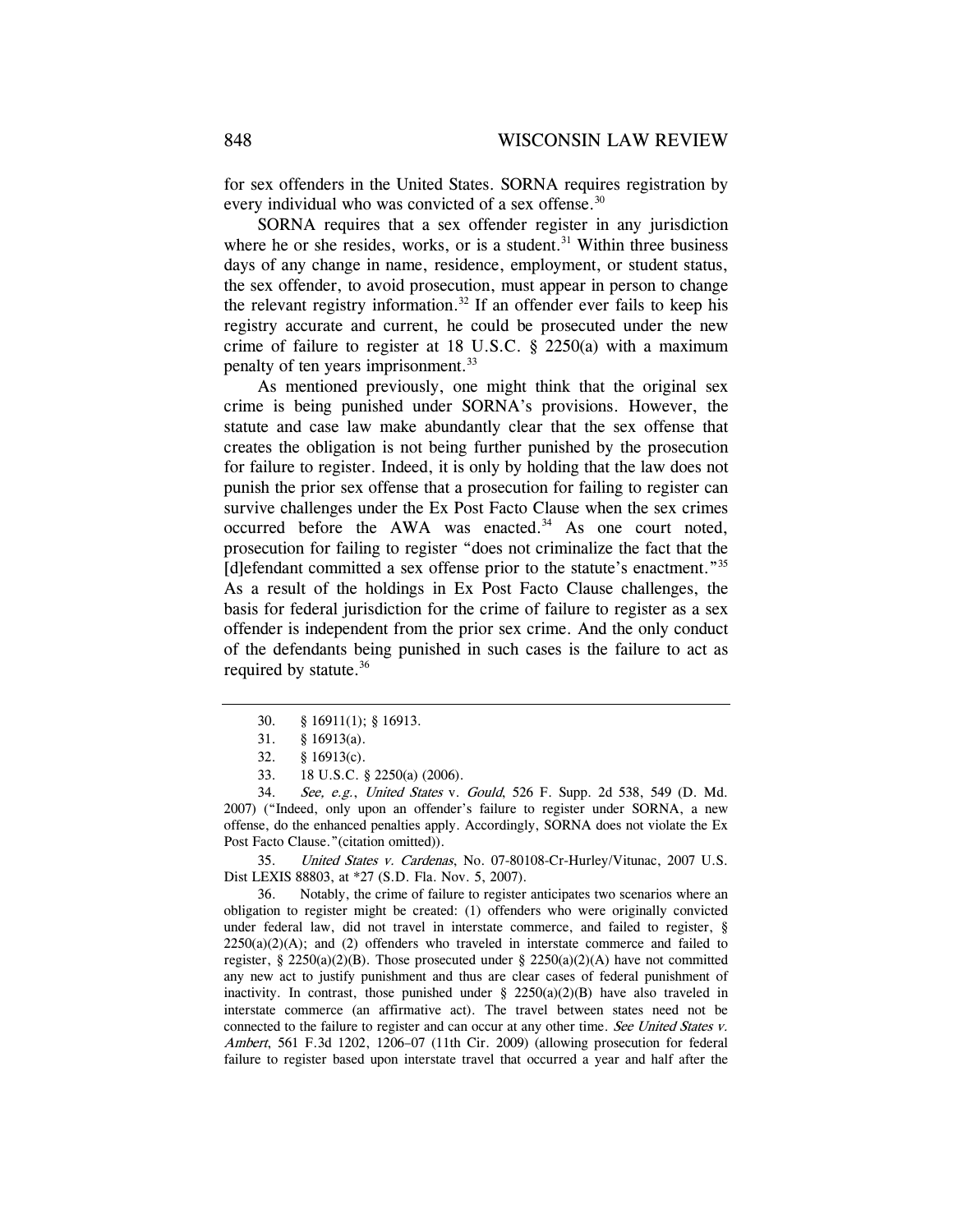#### C. Record Keeping Crimes

Certain persons and entities have an affirmative duty to keep certain records in order to comply with federal criminal law.37 One recent example of regulations that can punish a failure to keep complete and accurate records pertains to the pornography industry.<sup>38</sup> As part of the Child Protection and Obscenity Enforcement Act of 1988 (CPOEA), persons who create pornographic media of any type are required to get and keep records of every person in such media and proof of their ages. $39$  If someone violates the record keeping requirements for the first time, they can face a prison sentence of up to five years.<sup>40</sup>

For example, the Sixth Circuit held that a producer of a magazine which contained personal advertisements with nudity, posted by "swingers" seeking other similarly inclined people, had an affirmative obligation to obtain and keep proof of identity and age from every person posting such ads. $41$  The court further held that the statute permissibly required the producers of the magazine to affirmatively produce their kept records at any time revealing the private identities of those who placed the ads. $42$ 

In a separate CPOEA case, Judge Michael Baylson remarked how the CPOEA regulations were consistent with a long-term trend of the federal government punishing individuals and entities for not keeping accurate records.<sup>43</sup> The Judge wrote:

Such mandatory recordkeeping [as the requirements on pornography producers] has become commonplace in modern times . . . and the drumbeat of mandatory recordkeeping has

 41. Connection Distrib. Co. v. Holder, 557 F.3d 321, 326–30 (6th Cir. 2009).

42. Id. at 330 ("[Section] 2257 also makes the information available to the government upon request.").

 43. See Free Speech Coal. v. Holder, 729 F. Supp. 2d 691, 696 (E.D. Pa. 2010).

failure to register occurred). Objections that prosecutions under  $\S$  2250(a)(2)(B) are actually regulating activity related to inactivity (thus providing no support for the thesis of the Essay) are addressed in Part III.A.

<sup>37.</sup> See, e.g., 15 U.S.C. §§ 78m(b)(2), (4)-(7), 78ff(a) (2006) (containing the accounting and record keeping provisions of the Foreign Corrupt Practices Act); 18 U.S.C. § 2257 (2006) (requiring record keeping under the Child Protection and Obscenity Enforcement Act); 17 C.F.R. §§ 240.17a-2 to -4 (2011)(containing various record-keeping rules under the Securities and Exchange Commission).

 <sup>38. 18</sup> U.S.C. § 2257.

 <sup>39. § 2257(</sup>b).

 <sup>40. § 2257(</sup>i).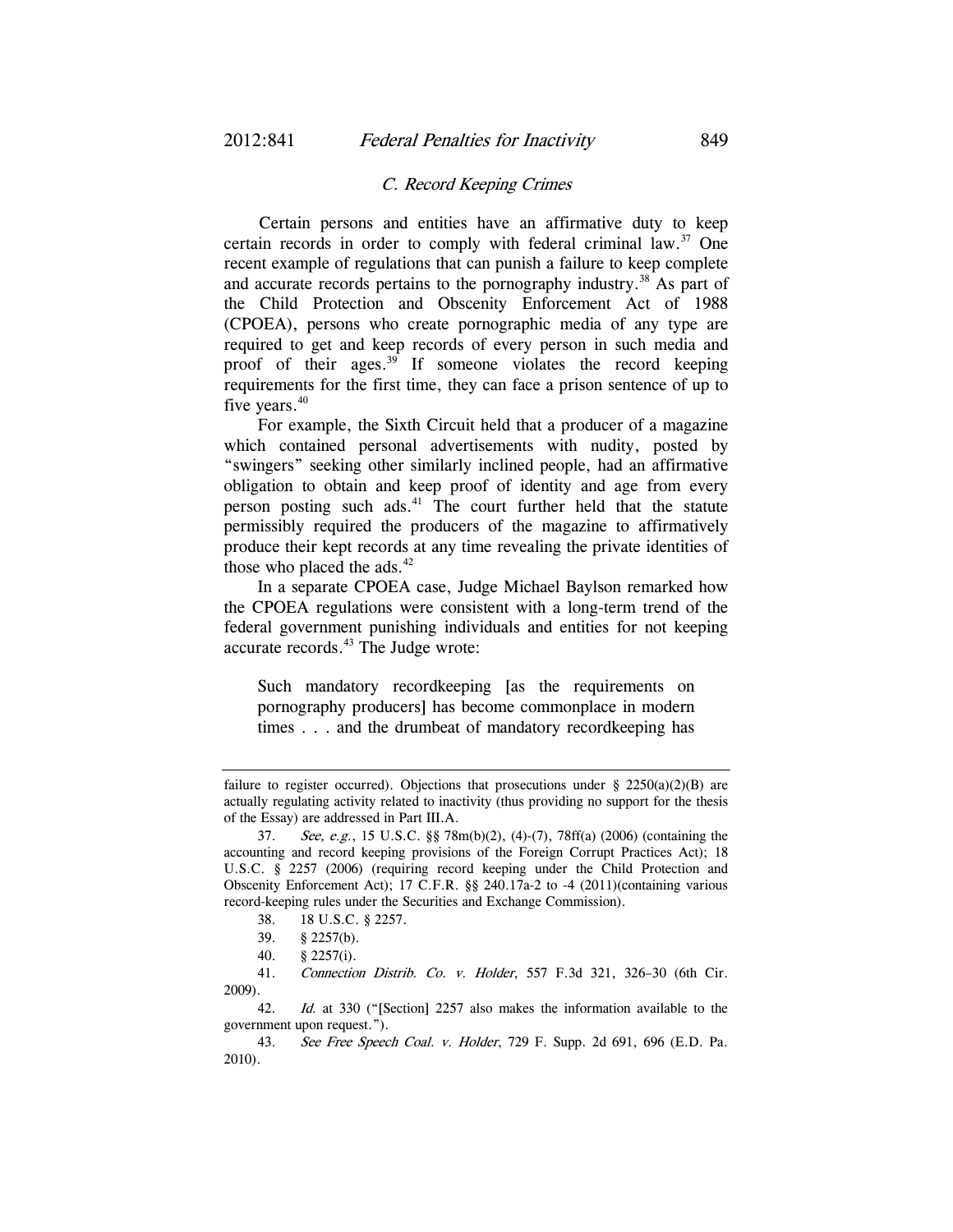continued unabated. Congress has enacted laws requiring individuals and businesses to keep records concerning taxes as well as regarding immigration and environmental transactions, and has often authorized administrative agencies to detail the records that must be maintained. Courts have routinely upheld the validity of such record keeping statutes and regulations.<sup>44</sup>

Notably, in the case before Judge Baylson, the plaintiffs suing to have the law invalidated had committed no wrong, but were fearful that the law placed an unjustified burden upon them to affirmatively act to avoid criminal prosecution.45

### D. Possession Crimes

 Under federal law, it is illegal for any ordinary person to possess numerous items: illegal drugs,  $46$  counterfeiting equipment,  $47$  chemical weapons,<sup>48</sup> biological weapons,<sup>49</sup> forged immigration documents,<sup>50</sup> child pornography, $51$  etc. $52$  There are also some special possession statutes that restrict a person's ability to possess something based upon their status such as being a felon in possession of a firearm or prisoner with contraband.53 Possession crimes are of relatively recent origin in America<sup>54</sup> and present a conceptual difficulty for scholars of criminal law.

Although it is normally true that a person took affirmative conduct to acquire something that they then possess, possession crimes do not

 52. E.g., § 480 (possession of counterfeit foreign obligations or securities); § 489 (possession of counterfeit coins); § 957 (possession of property in aid of a foreign government); § 1460 (possession with intent to distribute obscene material).

 53. § 931 (possession of body armor by violent felons); § 1791 (possession of contraband in prison); Kenner v. Martimer, No. 7:08-73-KKC, 2008 U.S. Dist LEXIS 44912, at \*7 (E.D. Ky. June 6, 2008) ("[R]egulations do not merely prohibit prisoners from possessing weapons, but they must act affirmatively to ensure that their cells remain free of any contraband.").

54. See MARKUS DIRK DUBBER, VICTIMS IN THE WAR ON CRIME: THE USE AND ABUSE OF VICTIMS' RIGHTS 32 (2002) ("In general, the offense of possession—whether of drugs, of guns, or of anything else—has emerged as the policing device of choice in the war on crime.").

<sup>44.</sup> Id.

<sup>45.</sup> See id. at 705, 742.

 <sup>46. 21</sup> U.S.C. §§ 841-843 (2006).

 <sup>47. 18</sup> U.S.C. § 477 (2006).

 <sup>48. § 229.</sup> 

 <sup>49. § 175.</sup> 

 <sup>50. § 1546.</sup> 

 <sup>51. § 2252</sup>A.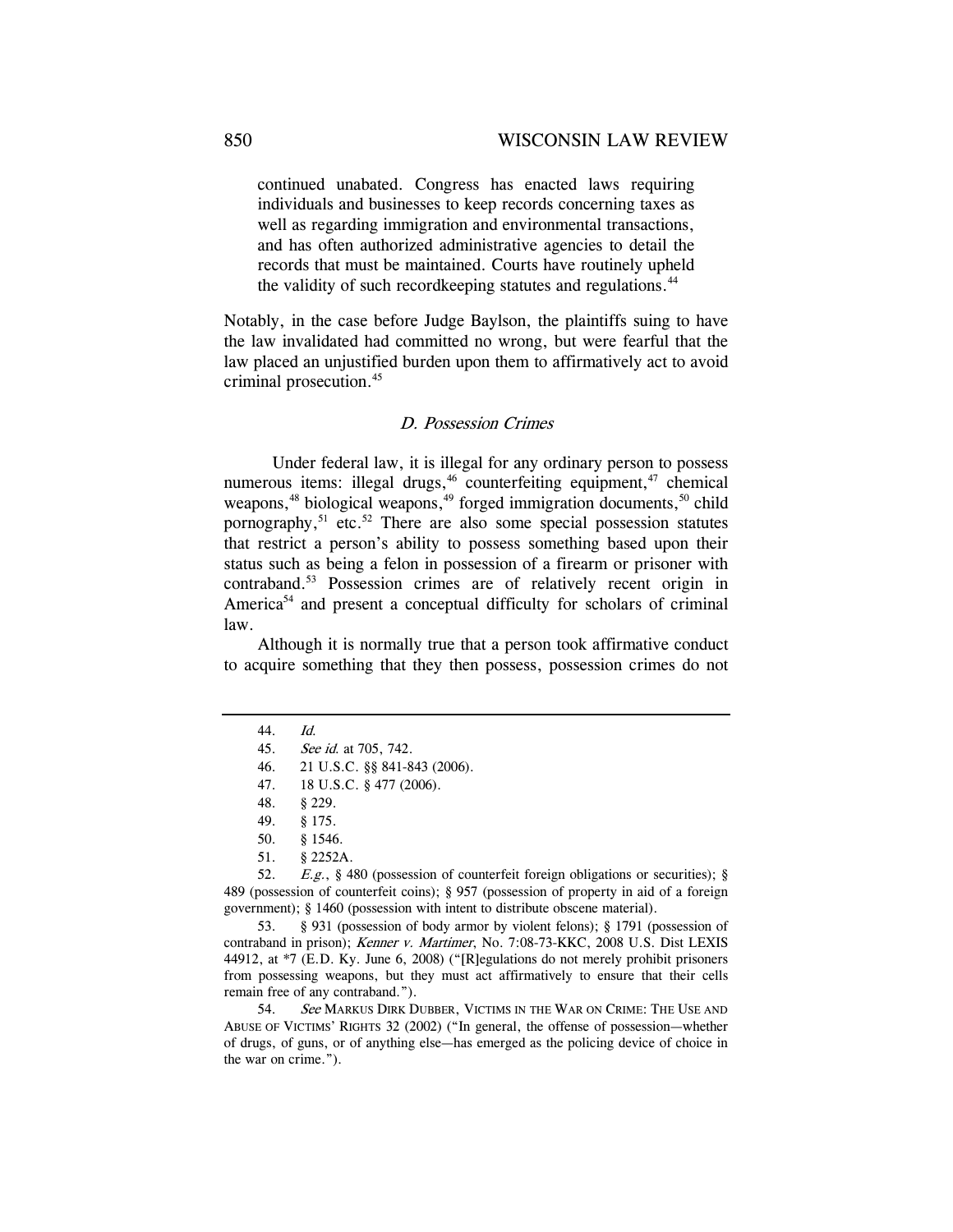actually punish any affirmative conduct.<sup>55</sup> The Second Circuit recently noted, in *United States v. Sabhnani*,<sup>56</sup> how possession statutes do not punish the defendant for acquisition, but are still conceptually different than the traditional omission statutes:

Under this definition of constructive possession, one could violate [the law] by forming the specific intent to possess the [illegal item] of another while having knowing control over them—in theory, without taking any affirmative act. Even accounting for this possibility, however, possessory offenses do not expressly impose affirmative duties to act in the manner of traditional omissions statutes, which, in effect, require affirmative conduct to be taken to avoid commission of the crime.<sup>57</sup>

The Second Circuit's reference to a case of constructive possession of a prohibited item (i.e., drugs or firearms) is particularly helpful in understanding the reach of possession statutes into regulating inactivity. When a person has constructive possession, the only illegal act that government need show is that a person had "the power and ability to exercise dominion and control over" the illegal item.<sup>58</sup> Thus, if three people are riding in a car with cocaine in the backseat armrest, all three persons can be arrested based upon constructive possession of the cocaine.59 For a conviction, the government must show neither any affirmative act by the defendant acquiring the cocaine nor the defendant exercising actual possession. $60$  The criminal act, as defined by statute and the courts, is one with no affirmative conduct at all. $61$ 

Consider the case of Jerrel Montel King. King was convicted for possession of a firearm in furtherance of a drug-trafficking crime. $62$  The firearm, a Hi-Point rifle, and marijuana that served as the physical evidence for the conviction were found in a locked car owned by King's girlfriend.<sup>63</sup> There were no personal effects of King in the car,

 <sup>55.</sup> LAFAVE, supra note 21, § 6.1(e) ("[P]ossession is not, strictly speaking, an act (bodily movement) or an omission to act . . ..").

 <sup>56. 599</sup> F.3d 215 (2d Cir. 2010).

<sup>57.</sup> Id. at 238.

<sup>58.</sup> *United States v. Culpepper*, 834 F.2d 879, 881 (10th Cir. 1987).

<sup>59.</sup> See, e.g., Maryland v. Pringle, 540 U.S. 366, 372–73 (2003).

<sup>60.</sup> See Sabhnani, 599 F.3d at 238 n.13.

<sup>61.</sup> See id.

 <sup>62.</sup> United States v. King, 632 F.3d 646, 647 (2011). There were other guns at issue in the case, but to simplify the discussion, I have only included references to the Hi-Point rifle which was found in King's girlfriend's car.

<sup>63.</sup> Id. at 648.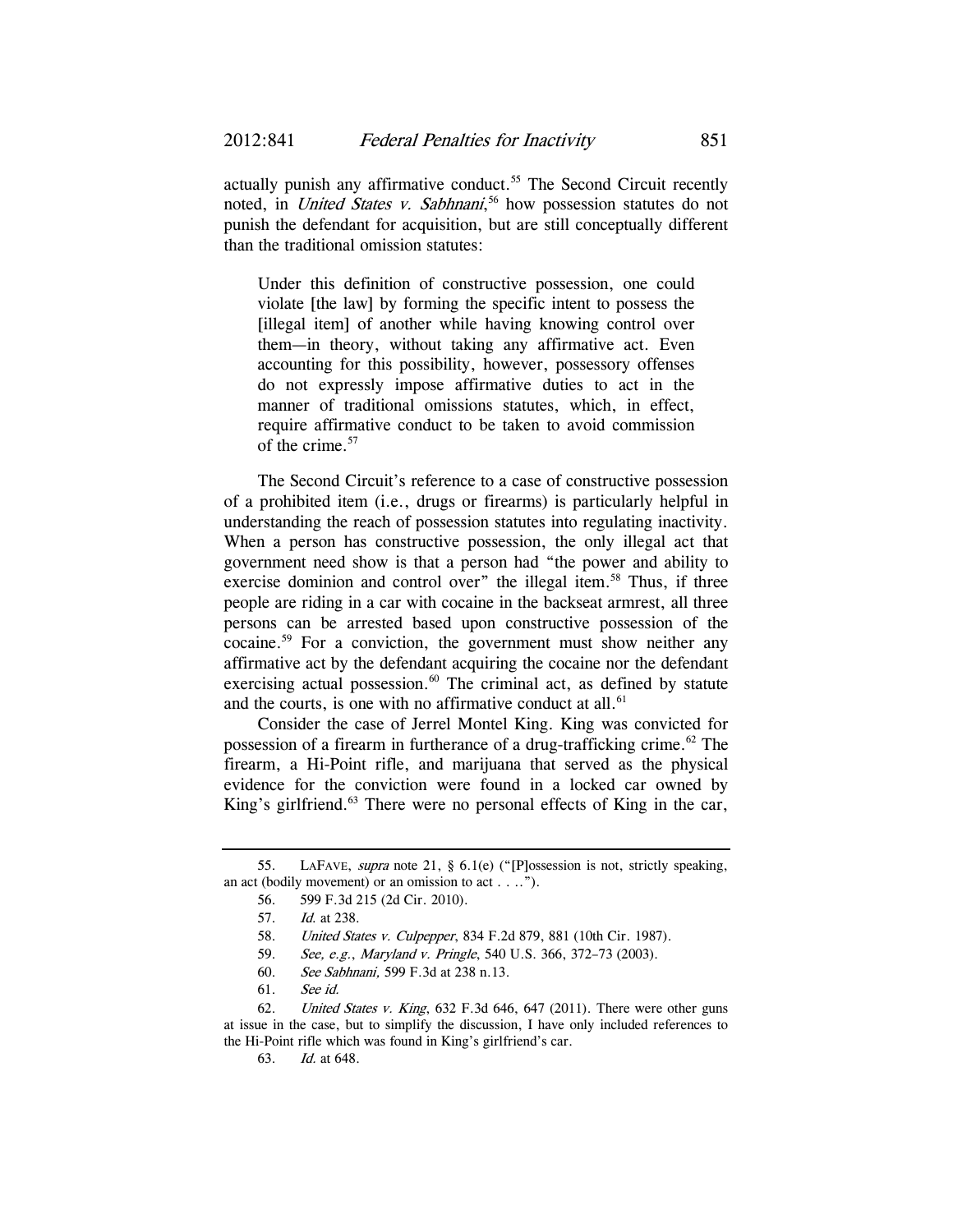no indications that he had ever been in the car, and no keys to the car found in King's possession.<sup>64</sup> Nonetheless, in January 2011, the Tenth Circuit upheld King's conviction. As the court stated, a person has possession of something when he or she "knowingly hold[s] the power and ability to exercise dominion and control over it."65 The only evidence that linked King to the rifle found in the car was a picture of it on his cell phone.<sup>66</sup> As a result, the prosecution did not need to show any activity by King in order to make the case against him.

Although constructive possession cases provide clear examples of how possession statutes punish persons who cannot be shown to have completed an affirmative act, even actual possession cases can focus solely on whether a person was in fact in control of a forbidden item without any proof of acquiring or distributing acts. $67$  These federal possession statutes were the very ones at issue in *Gonzales v. Raich*,<sup>68</sup> decided by the Supreme Court on Commerce Clause grounds, but the Court did not address the fact that a defendant could be punished solely for inactivity.69 Again, one would rightfully contend that defendant Diane Monson had committed an affirmative act of growing marijuana plants, but those actions would not serve as the basis for any criminal prosecution of Monson for "inactive" possession with an intent to distribute marijuana. Similarly, persons may come to acquire marijuana plants on their property simply by natural forces. The actus reus is surely met in such cases even though the defendant has committed no act to grow the illegal plants. And if the defendant who happens to have marijuana growing in their backyard does not take action to destroy the illegal plants, he or she can be prosecuted under federal law.

### E. Receipt Crimes

Congress has in numerous instances criminalized the mere receipt of certain items or proceeds.<sup>70</sup> Such receipt can be the result of action

66. Id. at 654.

<sup>64.</sup> Id. at 654.

<sup>65.</sup> Id. at 651 (quoting United States v. Lopez, 372 F.3d 1207, 1211 (10th Cir. 2004)) (internal quotation marks omitted).

<sup>67.</sup> See, e.g., 21 U.S.C. §§ 801-971 (2006) (containing the federal law prohibiting possession of illegal drugs).

 <sup>68. 545</sup> U.S. 1 (2005).

<sup>69.</sup> Id.

 <sup>70. 18</sup> U.S.C. § 483 (2006) (receipt of counterfeit obligations or securities); § 647 (receipt of loan from a court officer); § 662 (receipt of stolen property); § 880 (receipt of proceeds of extortion); § 1708 (receipt of stolen mail); § 1923 (receipt of payments of missing persons); § 2313 (receipt of stolen vehicle); § 2317 (receipt of stolen livestock).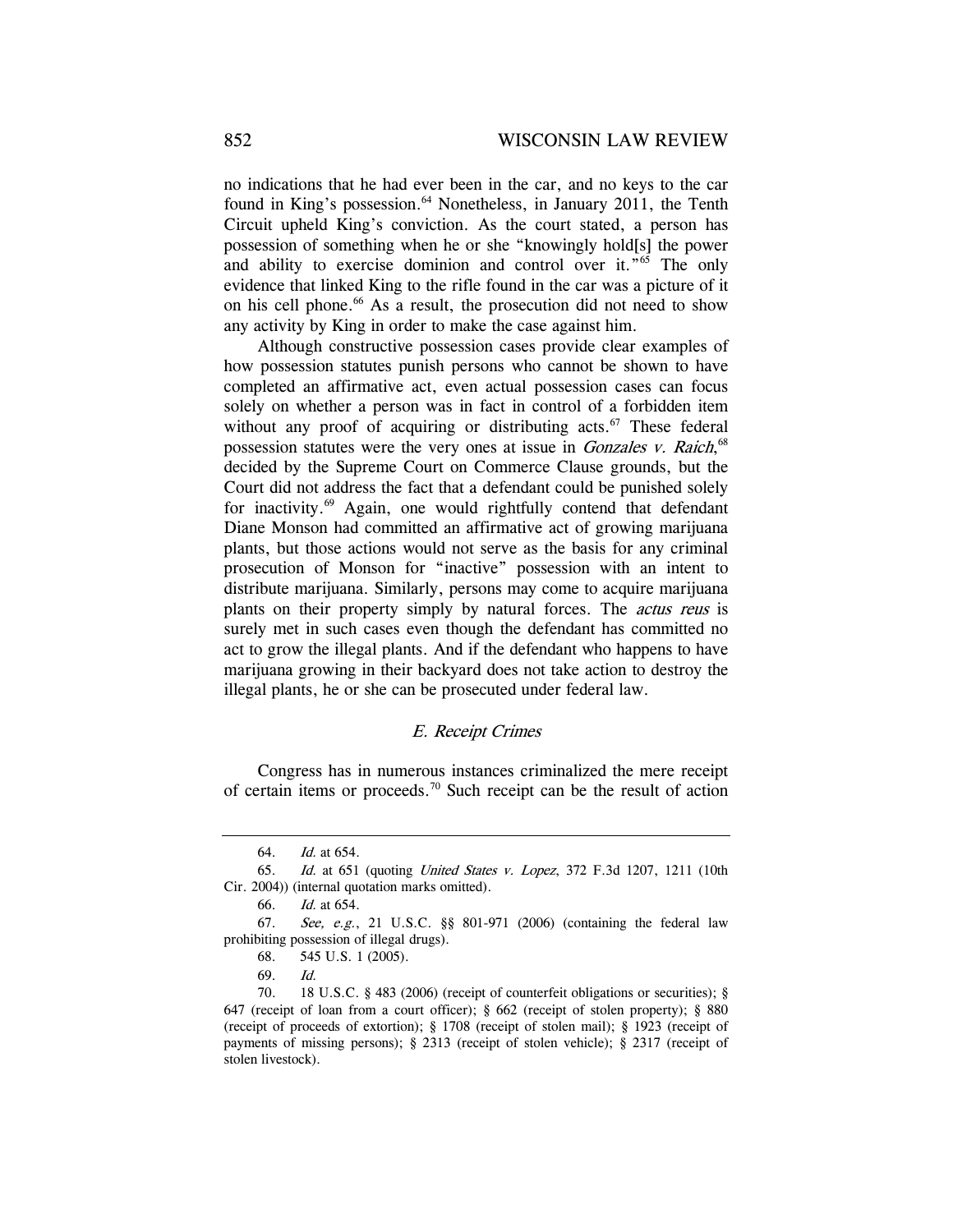or inaction by a defendant. Crimes of receipt are similar to, but distinguishable from, crimes of possession. In the case of illegal items such as chemical weapons, the receipt and possession of the contraband stem from the same facts. However, in the cases related to receipt of illegal proceeds, there is sometimes lawful possession, but unlawful receipt.

The Fourth Circuit case of *United States v. Smith*<sup>71</sup> illustrates this point well. The defendant had a joint bank account with his mother where his mother received her Social Security benefits.<sup>72</sup> When his mother passed away, Smith failed to notify the Social Security Administration and his mother's benefits continued to be deposited to the joint account.<sup>73</sup> In that scenario, as the Fourth Circuit noted, Smith's withdrawal and use of the funds was lawful because he had a legal right to access the account, but the receipt of the funds was clearly illegal.74 Ultimately, the Fourth Circuit upheld Smith's conviction for embezzlement because of his failure to return the Social Security funds to the government.<sup>75</sup> In that case, Smith was subject to imprisonment because he did not fulfill his affirmative obligations to shut down the Social Security payments to the joint account and pay the federal government for all payments after his mother's death. Smith had taken no prior affirmative steps to receive the funds and his only unlawful conduct was inaction.

Similarly, some of the federal firearms restrictions distinguish between acts of receipt and possession.<sup>76</sup> Under the laws regarding transfers of firearms, persons have an affirmative duty to refrain from receiving or possessing unregistered firearms.<sup>77</sup> As a result, defendants who receive firearms that are unregistered must give those weapons to the proper authorities or otherwise dispose of the firearm.<sup>78</sup> If the defendants are inactive and do not give the weapons to the police or

75. Id. ("In the present case, however, the indictment can be fairly construed to aver a charge of embezzlement that could be proven, without surprise to Smith, by evidence showing that Smith, having legal possession of the funds as they were initially deposited into his account, then, after realizing that his continued possession was improper, willfully retained the funds for his own use, and maintained that recurring, automatic scheme of embezzlement during the charged period.").

78. Id.

<sup>71.</sup> 373 F.3d 561 (4th Cir. 2004).

<sup>72.</sup> Id. at 563.

<sup>73.</sup> Id.

<sup>74.</sup> *Id.* at 567 ("As a joint owner of the checking account, Smith had legal control over the funds therein, including the ability to withdraw the full amount of such funds. As such, when the government voluntarily placed these funds into the account, they came into his lawful control, *i.e.*, his lawful possession." (citation omitted)).

 <sup>76.</sup> E.g., 26 U.S.C. § 5812(b) (2006).

<sup>77.</sup> *United States v. Shepardson*, 167 F.3d 120, 124 (2d Cir. 1999).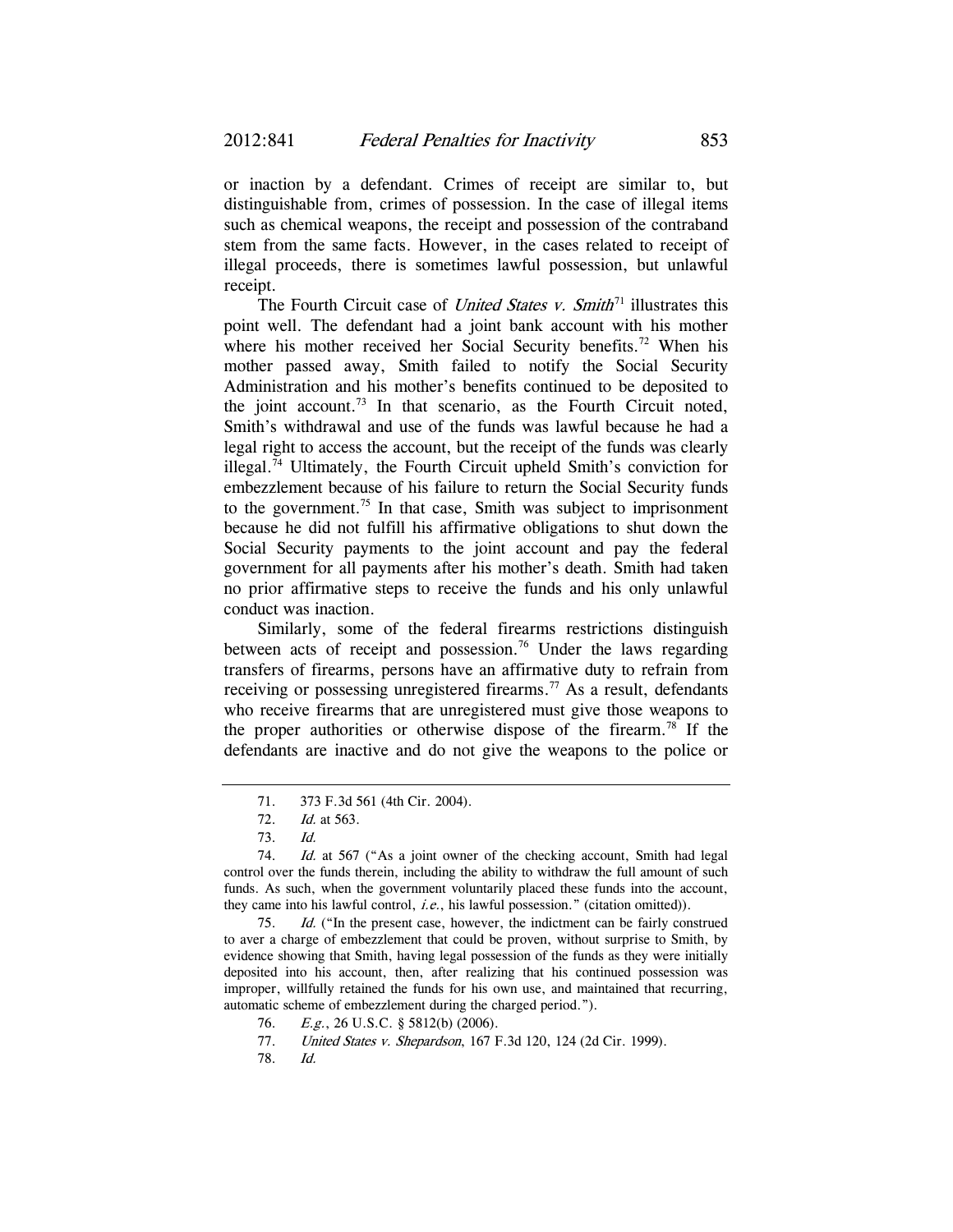relieve themselves of the gun, they can be punished just as if they had taken affirmative steps to purchase and receive the illegal firearm.<sup>79</sup>

Prosecutions of conspiracies to receive goods further expand the federal reach of regulating individual inactivity by holding persons responsible for the activities of others.<sup>80</sup> Under federal law, the prosecution must show an overt act in furtherance of the conspiracy by at least one member of the conspiracy. $81$  This extremely lax requirement is usually met by a multitude of affirmative acts by the various parties in a conspiracy.<sup>82</sup> However, in such instances when the prosecutor only alleges the inactive receipt of proceeds as a potential overt act, that has been held sufficient to meet the prosecutor's burden.83 And in such cases, the inactive receipt by a single member of a conspiracy fulfills the overt act requirement for all members of the alleged conspiracy who have engaged in no affirmative act to meet the statutory overt act requirement.

There are also instances wherein inactivity is regulated in cases of the receipt of ill-gotten funds from tax evasion. For example, in 2008, Eric Goldschmidt and Darryl Strawberry<sup>84</sup> were charged with "willfully attempt[ing] in any manner to evade or defeat any tax imposed by this title or the payment thereof "<sup>85</sup> because of non-reported income earned by Strawberry.<sup>86</sup> Among other arguments made by the defense was that Strawberry's mere receipt of funds based upon filings made and signed by Goldschmidt were not affirmative acts sufficient to prove an attempt to willfully evade tax obligations.<sup>87</sup> The district court found that the allegation of receiving funds was sufficient to establish a prima facie case against Strawberry and thus establish proper venue in the

<sup>79.</sup> Id.

 <sup>80.</sup> Further discussion of other conspiracies and the regulation of inactivity appear infra Part I.H.

 <sup>81. 18</sup> U.S.C. § 371 (2006).

<sup>82.</sup> See, e.g., Richardson v. United States, 526 U.S. 813, 817 (1999) (holding the jury "need not always decide unanimously which of several possible sets of underlying brute facts make up a particular element"). United States v. Kozeny applied this concept to the overt act element. 667 F.3d 122, 131 (2d Cir. 2011).

 <sup>83.</sup> United States v. Benussi, 216 F. Supp. 2d 299, 318 (S.D.N.Y. 2002) ("Accordingly, the Court holds that, when a general objective of a conspiracy is economic gain, the knowing receipt of the anticipated economic benefits of the charged conspiracy by a conspirator satisfies the overt act requirement for purposes of the statute of limitations.").

<sup>84.</sup> Yes, that Darryl Strawberry. Darryl Strawberry, BASEBALL-REFERENCE.COM, http://www.baseball-reference.com/players/s/strawda01.shtml (last visited March 27, 2012).

 <sup>85. 26</sup> U.S.C. § 7201 (2006).

<sup>86.</sup> *United States v. Strawberry*, 892 F. Supp. 519, 520-21 (S.D.N.Y. 1995).

<sup>87.</sup> Id. at 522.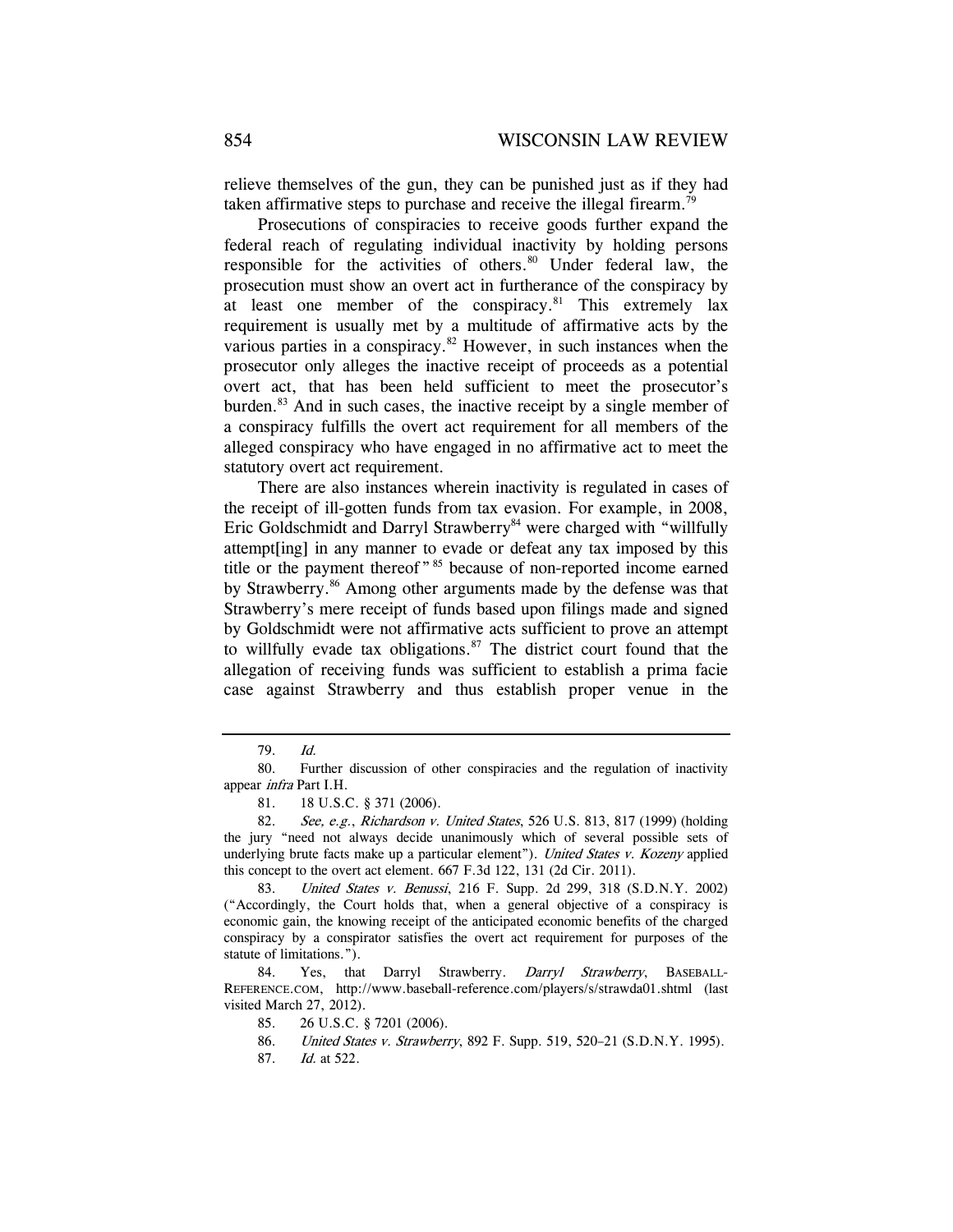jurisdiction.<sup>88</sup> Thus, while Goldschmidt committed affirmative acts to justify federal prosecution, the district court saw no problem in allowing the prosecution of Strawberry for the inactive receipt of illegal funds.

# F. Preventive Regulation and Punishment

 Perhaps most damaging to the arguments of the health care reform challenges before the Supreme Court is that the facts in the Supreme Court's most recent Necessary and Proper Clause case, United States v. Comstock, $89$  were based upon the regulation of inactivity. Graydon Earl Comstock, Jr. was designated as "sexually dangerous" by the federal government at the conclusion of his federal prison sentence.90 His prior crime, which was not the basis for his designation, was possession of child pornography.<sup>91</sup> By labeling Comstock as "sexually dangerous," the federal government, under a quasi-criminal law, was allowed to civilly commit Comstock, potentially for life, after a hearing regarding his sexual dangerousness.<sup>92</sup> The "sexually dangerous" designation was based upon absolutely no affirmative conduct by Comstock. $93$  Instead, as in the case of the registration portions of the AWA mentioned above, it was a forward-looking label based upon Comstock's future dangerousness.<sup>94</sup> In other words, Comstock was subject to the civil (or quasi-criminal) commitment statute based upon no actual conduct, but rather his status as a sexually dangerous person.<sup>95</sup>

Notably, the Court upheld the civil commitment statute as a proper exercise of federal power and there was nary a mention of the activity/inactivity distinction proffered by challengers of the ACA. Any

94. See id. The federal statute states that the Government must prove to a court that the prisoner "has engaged in sexually violent activity or child molestation in the past and that he suffers from a mental illness that makes him correspondingly dangerous to others." Id. This confinement will last until the prisoner is no longer a dangerous threat by the abatement of their mental condition. Id. at 1955. The condition of the prisoner's mental state will be reevaluated by judicial review in six months intervals. Id.

95. See id. at 1954.

<sup>88.</sup> Id. at 524.

<sup>89.</sup> 130 S. Ct. 1949 (2010).

<sup>90.</sup> Id. at 1955.

<sup>91.</sup> Id.

<sup>92.</sup> Id. at 1954.

<sup>93.</sup> See id. The term "sexually dangerous to others" is defined as a prisoner who "would have serious difficulty in refraining from sexually violent conduct or child molestation if released." Id. (quoting 18 U.S.C. § 4247(a)(6) (2006)) (internal quotation marks omitted).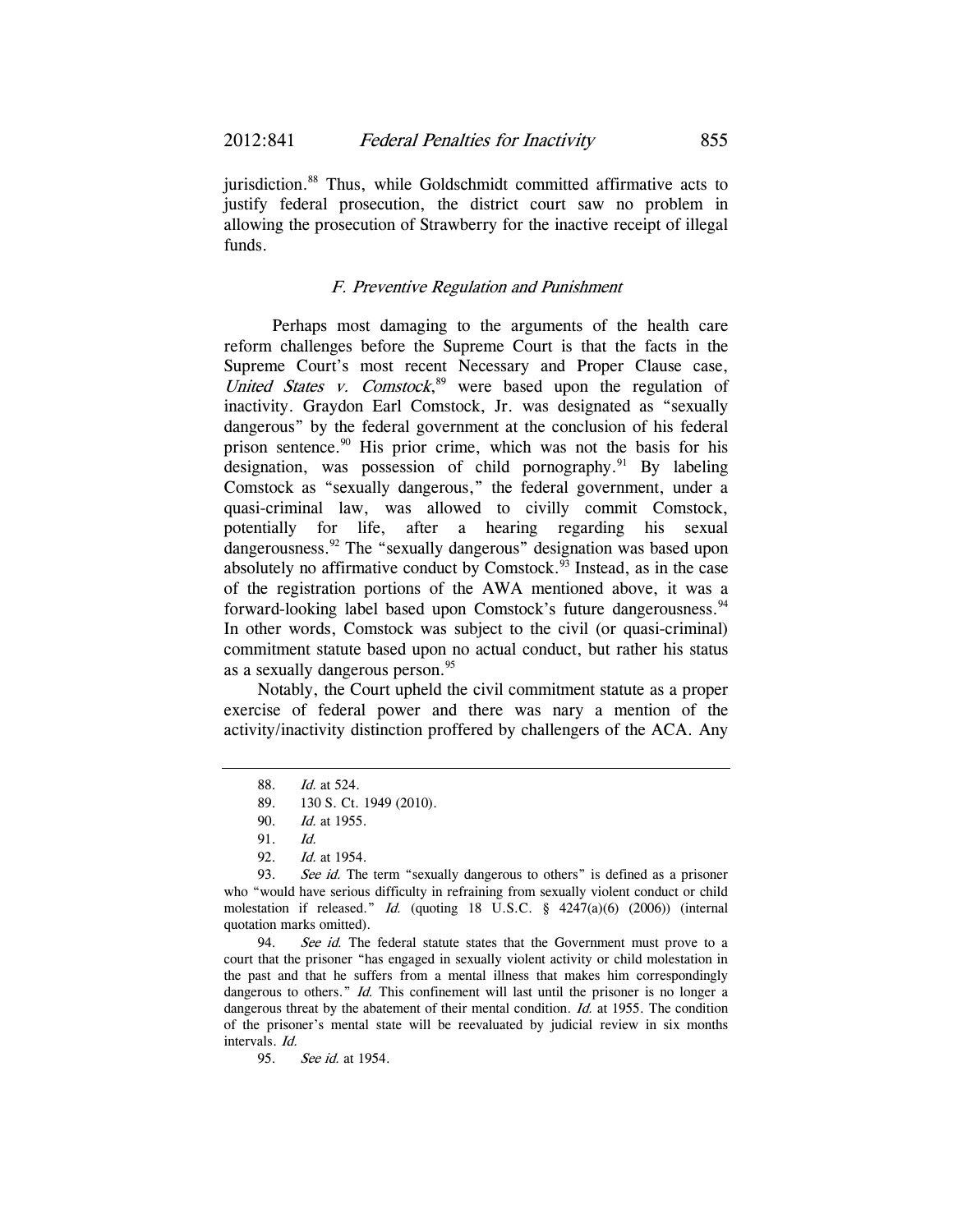other preventive detention scheme based upon Commerce Clause jurisdiction would similarly be regulating future conduct (much like the ACA mandate) and not past or present activity by individuals.

# G. Nondisclosure Crimes

There are numerous instances when a person is required under federal criminal law to disclose some fact to the government. For example, forced disclosure can also occur by directive of a court for a material witness.<sup>96</sup> Failure to comply with the court's order risks substantial periods of incarceration. $\frac{5}{7}$  Such material witness warrants can be issued with no regard to whether a person committed any act at all—there need only be allegations that the person observed a crime being investigated or prosecuted.

Another example occurs if a person's reason for receiving government benefits change and that person does not disclose that fact, he or she can be convicted of theft of government property<sup>98</sup> for any subsequent benefits received.<sup>99</sup> Similarly, if a person is in the midst of bankruptcy in the federal courts, he or she can be punished<sup>100</sup> for numerous failures to disclose relevant information.<sup>101</sup>

### H. Organizational Crimes

With the growth of corporate criminal law, a basic question had to be asked: who in a large company should be responsible for any criminal sentence? This concern could be especially noteworthy if the violation involved allowed for imprisonment of the defendant. In addressing so-called "public welfare laws," which were one type of

 <sup>96.</sup> FED. R. CIV. P. 45 (describing the requirements and procedure of obtaining a subpoena of a witness).

<sup>97.</sup> See 18 U.S.C. § 3144 (2006) (stating the court has the authority to imprison the material witness to secure their presence in court in certain circumstances); see also Adam Liptak, Terror Witness: A Life Ruined, INT'L HERALD TRIB. (Fr.), Aug. 20, 2004, at 1 (discussing the long term incarceration of persons involved in terrorism cases under material witness warrants).

 <sup>98. § 641.</sup> 

<sup>99.</sup> See, e.g., United States v. Bustos, No. 10-10016, 2011 U.S. App. LEXIS 8335 (9th Cir. Apr. 22, 2011) (defendant failed to disclose condition relevant to receipt of Supplemental Security Income).

 <sup>100. § 152.</sup> 

<sup>101.</sup> See, e.g., United States v. Hardy, No. 09-60890, 2011 U.S. App. LEXIS 7390 (5th Cir. Apr. 11, 2011) (defendant failed to disclose ongoing personal injury lawsuit during bankruptcy proceedings).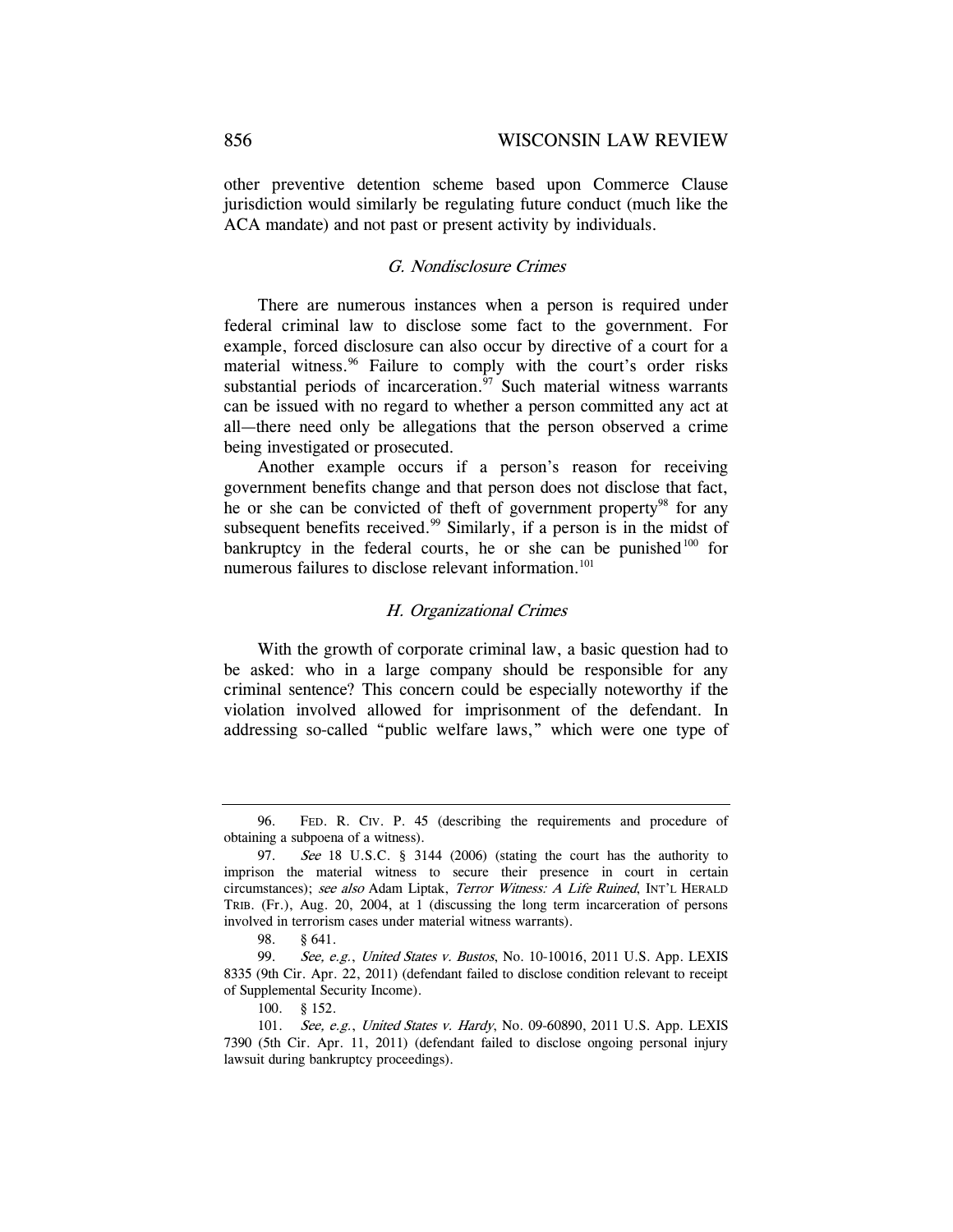these newer corporate criminal laws, the Supreme Court assigned responsibility to those atop of the corporate hierarchy.<sup>102</sup>

In *United States v. Park*,<sup>103</sup> the Chief Executive Officer (CEO) of a chain of grocery stores with 874 outlets and over 36,000 employees was found criminally liable for a failure to act to guarantee sanitary conditions in individual stores.<sup>104</sup> The Court in *Park* wrote that the CEO need not have personal "knowledge of, or personal participation in, the act made criminal by statute."105 The result is that even though the CEO of a company took no affirmative acts, she can be held criminally responsible under strict liability for the acts taken by others.<sup>106</sup>

Punishments of criminal organizations function in a similar manner. Federal conspiracy law allows for punishment of persons for crimes in which they took no affirmative action.<sup>107</sup> For example, echoing the facts of the famous case *Pinkerton v. United States*,<sup>108</sup> in a recent Second Circuit case, a defendant who was already in prison was convicted for the acts of others in which the defendant took no part.<sup>109</sup> The court held that the defendant could only have escaped criminal liability for acts after he withdrew from the conspiracy and he "must also show that he performed some act that affirmatively established that he disavowed his criminal association with the conspiracy, either the making of a clean breast to the authorities, or communication of the abandonment in a manner reasonably calculated to reach coconspirators."110 There was no doubt that the defendant should be liable for the activities done while he agreed to be part of a conspiracy. However, the Second Circuit made clear that the additional crimes and sentencing that the defendant was held responsible for were the result of his failure to act. $111$  The only difference, for purposes of the argument in this Essay, between the inactivities punished for legal and illegal organizations is that the illegal organization can also be prosecuted for the existence of that organization as well as the substantive offenses in which defendants took no affirmative acts.

<sup>102.</sup> See, e.g., United States v. Dotterweich, 320 U.S. 277, 283-85 (1943).

<sup>103.</sup> 421 U.S. 658 (1975).

<sup>104.</sup> *Id.* at 660, 667.

<sup>105.</sup> Id. at 670.

<sup>106.</sup> Id.

<sup>107.</sup> See 18 U.S.C. § 371 (2006).

 <sup>108. 328</sup> U.S. 640 (1946).

 <sup>109.</sup> United States v. Leslie, 658 F.3d 140, 141 (2d Cir. 2011).

<sup>110.</sup> Id. at 143 (quoting United States v. Eppolito, 543 F.3d 25, 49 (2d Cir.

<sup>2008)) (</sup>internal quotation markes omitted).

<sup>111.</sup> Id.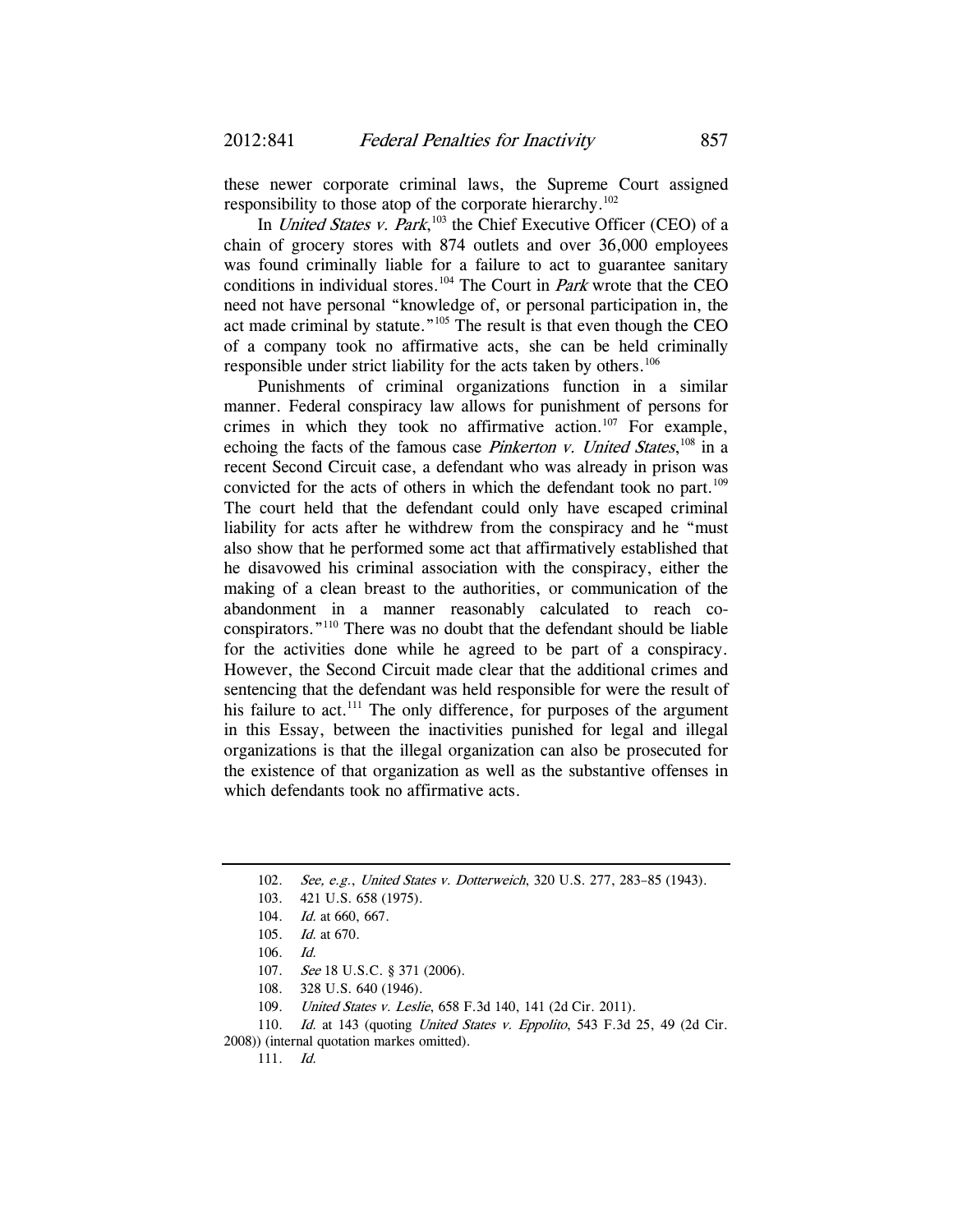#### I. Misprision Crimes

Misprision concerns the obligation of individual citizens to report a crime. In the federal code, it appears in two places: misprision of a felony and misprision of treason.<sup>112</sup> The Supreme Court in *Roberts v.* United States $113$  stated how misprision creates an obligation of citizens to report crimes for which they have knowledge:

[G]ross indifference to the duty to report known criminal behavior remains a badge of irresponsible citizenship.

 This deeply rooted social obligation is not diminished when the witness to crime is involved in illicit activities himself. Unless his silence is protected by the privilege against self-incrimination, the criminal defendant no less than any other citizen is obliged to assist the authorities. The petitioner, for example, was asked to expose the purveyors of heroin in his own community in exchange for a favorable disposition of his case. By declining to cooperate, petitioner rejected an "obligatio[n] of community life" that should be recognized before rehabilitation can begin.

 Moreover, petitioner's refusal to cooperate protected his former partners in crime, thereby preserving his ability to resume criminal activities upon release.<sup>114</sup>

However, unlike the other crime types discussed above, the modern interpretation of misprision requires at least affirmative conduct (concealment) by defendants.115 Nonetheless, it is worth including in this larger discussion because at the time of America's founding misprision solely regulated inactivity, the failure to report a crime.<sup>116</sup> Because those challenging the constitutionality of the ACA have sometimes based their constitutional arguments on an originalist conception of the constitutional text, $117$  the fact that misprision was

 <sup>112. §§ 4, 2382.</sup> 

 <sup>113. 445</sup> U.S. 552 (1980).

<sup>114.</sup> *Id.* at 558 (citations omitted).

 <sup>115.</sup> Branzburg v. Hayes, 408 U.S. 665, 696 n.36 (1972).

<sup>116.</sup> Christopher Mark Curenton, The Past, Present, and Future of 18 U.S.C. *§* 4: An Exploration of the Federal Misprision of Felony Statute, 55 ALA. L. REV. 183, 183–86 (2003).

<sup>117.</sup> See, e.g., Brief of Amici Curiae Center for Constitutional Jurisprudence, et al. in Support of Petitioners at 3, Florida v. U.S. Dep't of Health & Human Servs., 648 F.3d 1235 (11th Cir. 2011) (No.11-400) ("Our nation's Founders never envisioned unfettered spending by the Congress, and when the political branches prove incapable of policing themselves, it is the solemn duty of this Court to check their constitutional excesses.").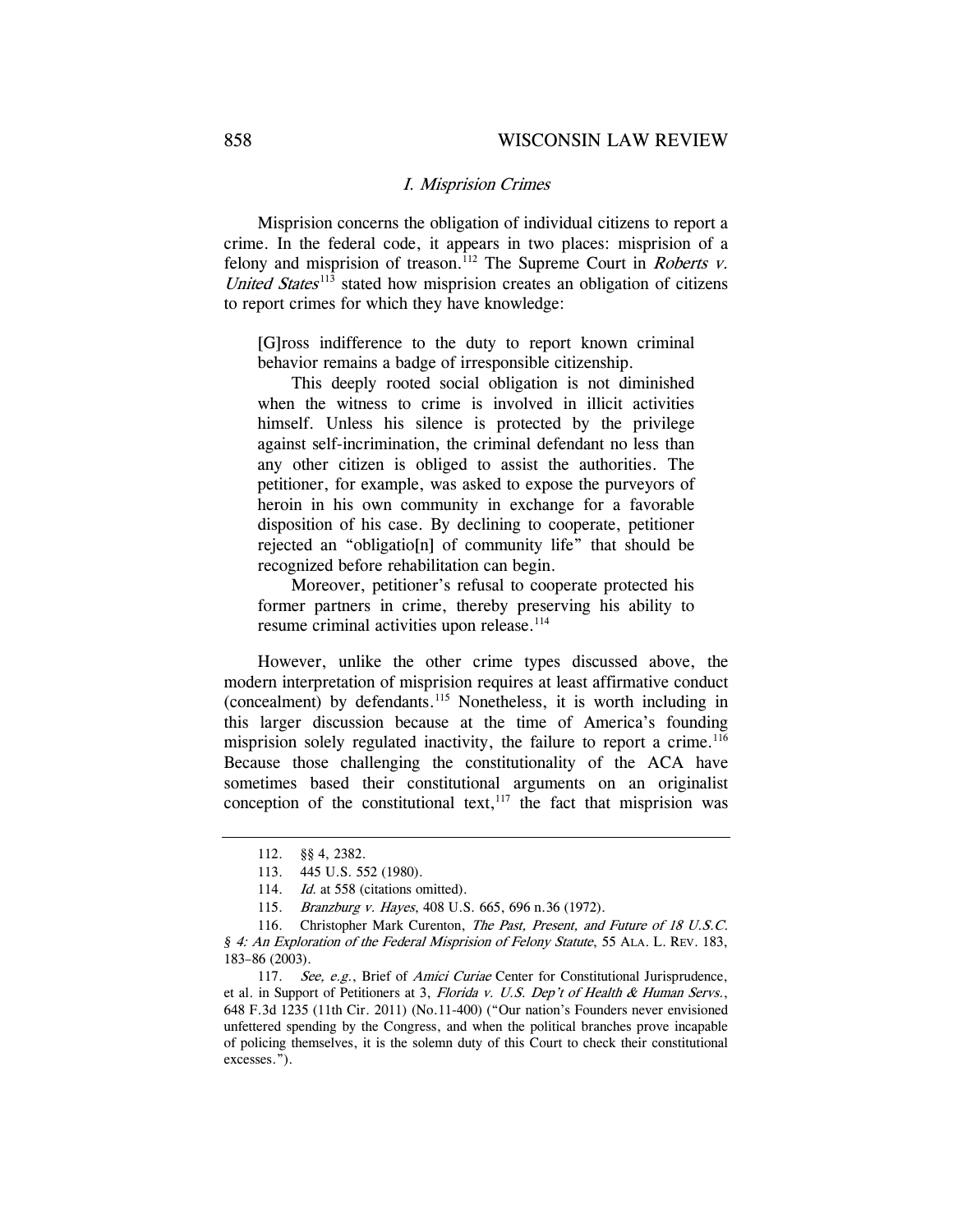entirely non-controversial at that time is significant. Indeed, misprision has been a federal crime in some form in America since 1790.<sup>118</sup>

Although the crime of misprision has always included the word "concealment," the original elements of the crime at the time of America's founding did not necessitate any active concealment by a defendant.<sup>119</sup> Instead, a prosecutor need only show that a person knew a felony had been committed and failed to reveal their knowledge to authorities.120 Even incomplete disclosures to the police were criminal insofar as they did not include complete details about the felony.<sup>121</sup> Thus, in the founding era, a person was punished for the inactivity of not reporting a felony of which that person had knowledge. For those citing the original public meaning or framer's intent, the federal crime of misprision presents difficulty in arguing that Article I federal powers did not include the regulation and punishment of inactivity.

# J. Obstruction Crimes

 There are numerous ways that an individual can impede federal law enforcement. Not surprisingly, Congress has criminalized such obstructive conduct in numerous situations.122 Notably, obstruction can often occur merely by a person's failure to act. In addition to general laws pertaining to the obstruction of justice, there are very specific laws that punish persons for failing to act. For example, an individual can be prosecuted if:

- she knowingly has a fugitive in her home without any affirmative act inviting the fugitive to be there; $123$
- he impedes a United States Marshal simply by blocking entry through no affirmative movement:  $124$  or

- 120. Mullis, *supra* note 118, at 1099.
- 121. Id. at 1099 n.23.

<sup>118.</sup> Carl Wilson Mullis, III, Misprision of Felony: A Reappraisal, 23 EMORY L.J. 1095, 1101 (1974); see also Curenton, supra note 116, at 185.

 <sup>119.</sup> Curenton, supra note 116, at 186 ("Thus, the modern misprision of felony cases differ from their historical counterparts. The historical versions started with the assumption that an ordinary citizen had a duty to control crime, and they questioned whether the citizen failed in that duty. The modern cases assume the duty rests with law enforcement, and they question whether the citizen interfered with that duty.").

 <sup>122. 18</sup> U.S.C. §1510 (2006) (obstruction of criminal investigation); §1509 (obstruction of court orders); §1511 (obstruction of State or local law enforcement); §1514 (retailing against a witness, victim, or an informant).

 <sup>123. § 3 (</sup>allowing punishment of someone who "receives, relieves, comforts or assists the offender in order to hinder or prevent his apprehension, trial or punishment").

 <sup>124. § 111(</sup>a)(1) (allowing punishment of someone who "impedes . . .or interferes with any [designated law enforcement personnel] while engaged in or on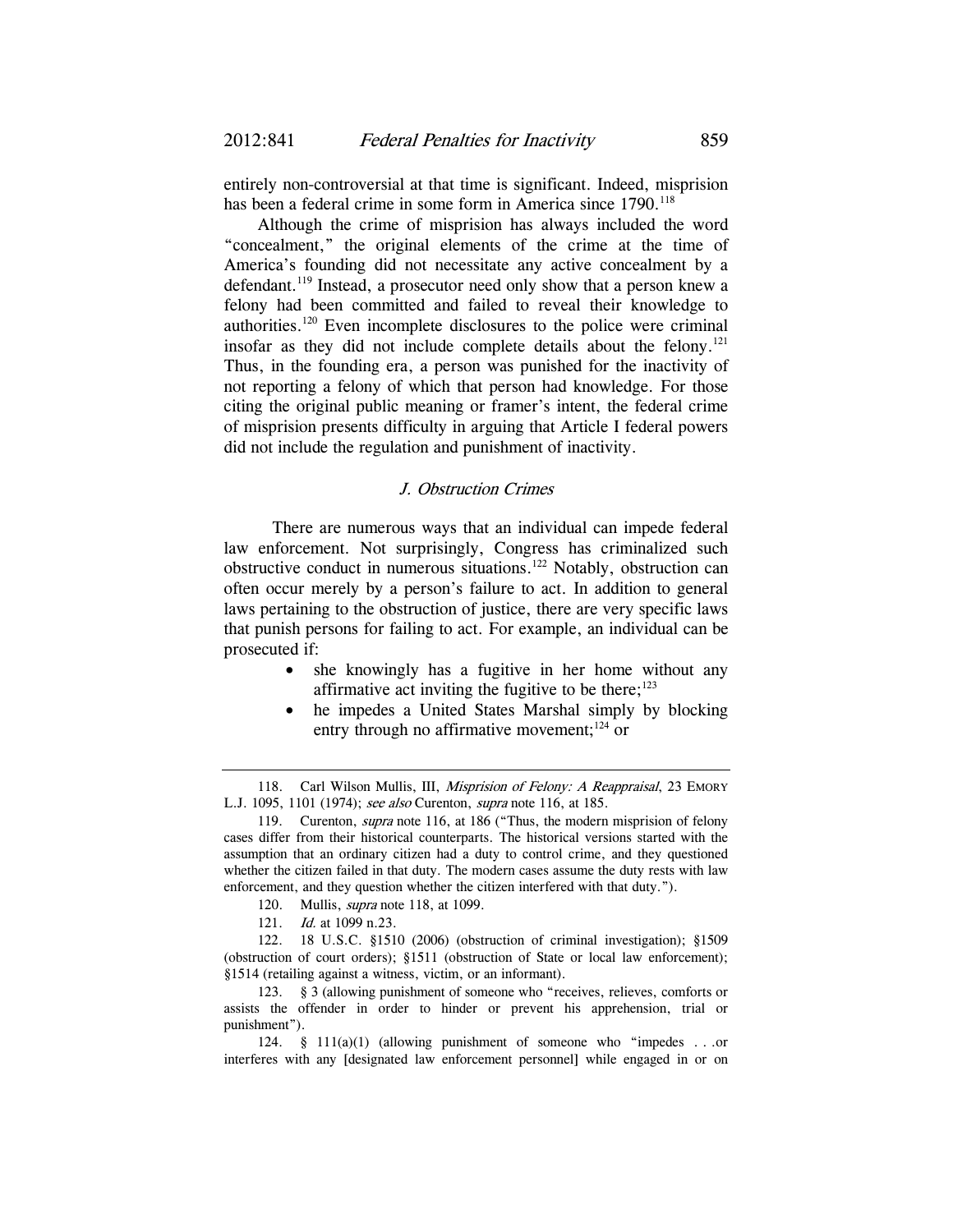• she, entirely due to inaction, does not comply with an order of a district court following a default judgment.<sup>125</sup>

In each of those scenarios, a person merely fails to comply with some directive by a federal official. That official can be a marshal, federal judge, or other federal investigator. In each instance, an affirmative obligation is placed on an individual and a failure to act accordingly is punished without raising any constitutional concerns.

### II. "UNPRECEDENTED" PUNISHMENT OF "INACTIVITY"?

Those opposing the constitutionality of the ACA have contended that ordinary citizens are being punished for the failure to purchase a qualifying health insurance policy by virtue of the ACA's insurance "mandate."<sup>126</sup> For purposes of this Essay, this claim is taken as true. However, for the challenges made against the ACA to succeed, they are further contending that the insurance mandate is wholly unprecedented in American history. That part of the argument which has been at the forefront of legal and scholarly challenges is where this Essay takes issue.

Having discussed the types of criminal laws that provide evidence that the ACA's mandate is not at all unusual, it is important to explore the concepts of what it means to be "unprecedented" and how the concept of "inactivity" should be understood. Indeed, without some elaboration of those concepts, distinctions could surely be drawn between the crimes described in Part I and the ACA mandate based upon misuses of both concepts.

There are two basic difficulties in evaluating claims that the insurance mandate is unprecedented: what I term the abstraction problem and the action problem. The abstraction problem illustrates why the concept of being "unprecedented" is often misused in the health care debate and what a proper meaning of the term is in this context. The action problem concerns the difficulty in separating action and inaction in a way that provides the constitutional distinction that challengers of the ACA hope it will. Each of these problems is discussed below in a manner that illustrates how those attacking the ACA's constitutionality have often obfuscated the doctrinal debate by misusing and abusing the concepts of "precedent" and "inactivity."

account of the performance of official duties"); see also  $\S$  231(a)(3) (obstructing firefighters is a civil disorder crime).

 <sup>125. § 402 (</sup>allowing punishment of someone who does not obey "any lawful writ, process, order, rule, decree, or command of any district court of the United States").

<sup>126.</sup> *E.g.*, Barnett, *supra* note 1, at 605–06.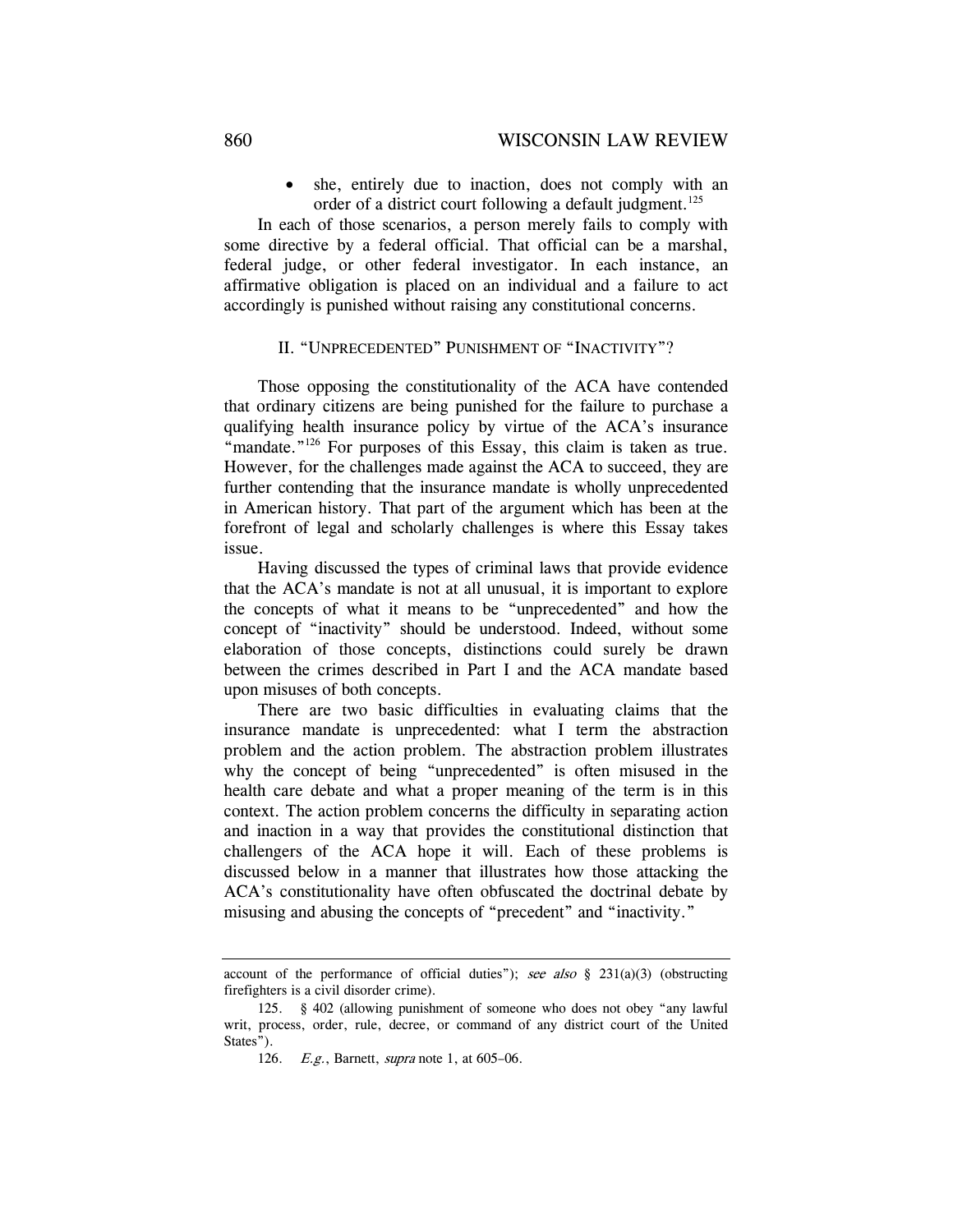#### A. The Abstraction Problem

 At a high level of specificity everything is unprecedented. And at a high level of abstraction everything has precedent. If one states that Thomas Edison's invention of the first commercially viable incandescent light bulb was unprecedented, the veracity of that claim is subject to the level of abstraction used by the listener. So, at a high level of specificity (focusing on the specific invention made by Edison), the claim is clearly true—the commercially viable incandescent light bulb was a new device which had never been made before. However, at a high level of abstraction (focusing on inventions in general), the listener could say that inventions were made all the time and therefore, Edison's light bulb had countless precedents. At an even higher level of abstraction (focusing on social change in general), the listener would say that things change all the time and, thus, Edison's contribution to the process of unending societal transformation is entirely unremarkable.

As the Edison example illustrates, at the highest levels of abstraction and specificity, the claims that something is either unprecedented or commonplace are essentially vacuous. The most specific interpretation renders all inventions unprecedented and possibly any other social change as well. Similarly, the most abstract interpretation treats all changes as banal happenings in the grand scheme of history.

In the context of the ACA litigation, those arguing that the insurance mandate has precedent generally prefer the more abstract understanding of the concept. Those seeking to have the mandate struck down would, thus, seemingly prefer as high a level of specificity that is rhetorically defensible. Interestingly, though, those arguing that the insurance mandate in the ACA is unprecedented have engaged in linguistic slippage to make claims at high levels of specificity to the point of constitutional insignificance, some level of abstraction wherein precedents for the mandate exist, and numerous places in between. Consider these claims made roughly in order from most specific to most abstract:

> 1. "It's never been done, and anything that's never been done before has no precedent for it . . . . It would have to be a new decision by the Supreme Court to uphold this new extension of power."<sup>127</sup>

<sup>127.</sup> David Welna, Opponents Threaten Court Battle on Health Mandate, NPR (Jan. 18, 2010), http://www.npr.org/templates/story/story.php?storyId=122693523 (quoting Randy Barnett, Georgetown University Law Professor) (internal quotation marks omitted).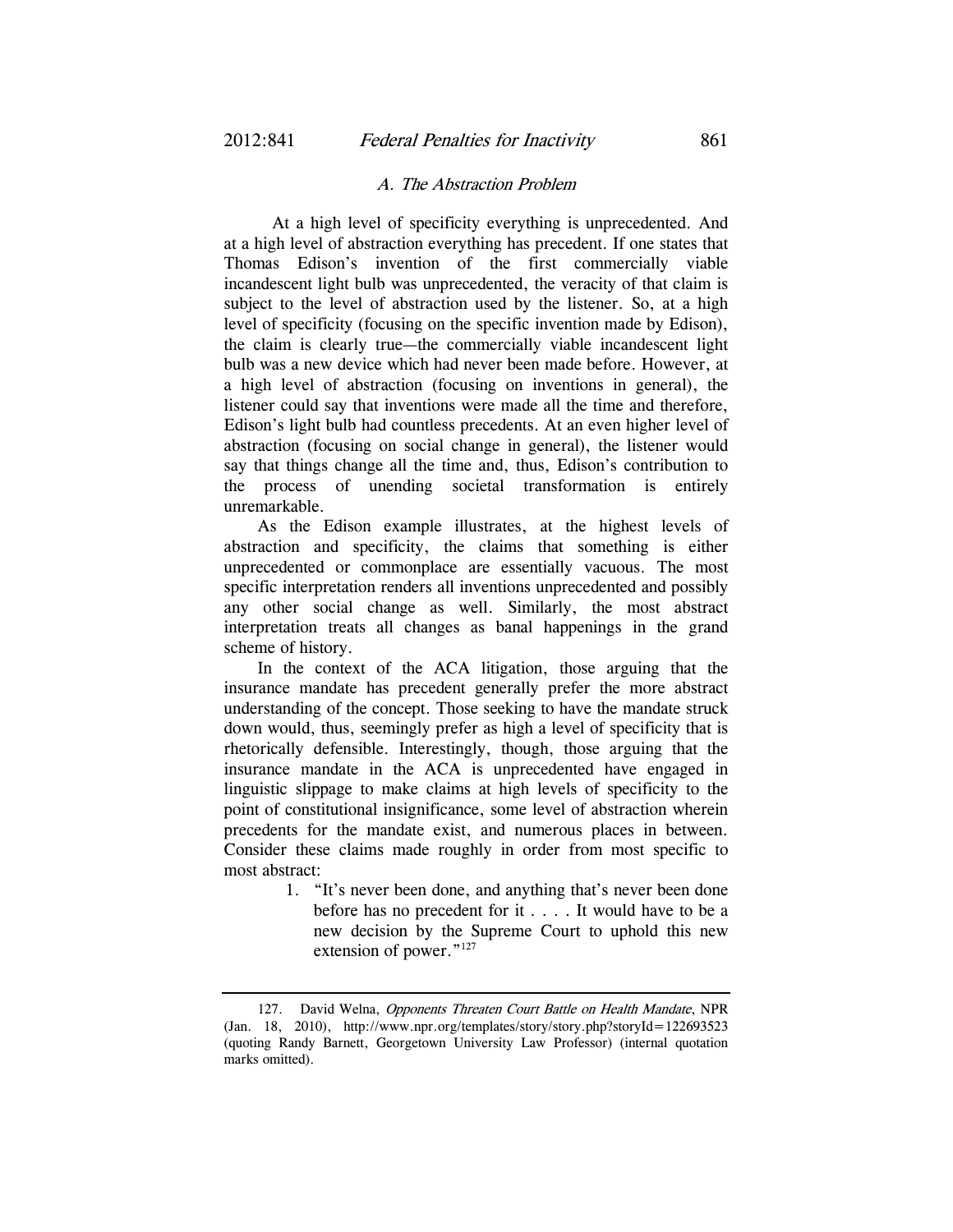- 2. "Declaring that Congress lacks the power to impose economic mandates on the people under the Commerce Clause would affect one, and only one, law ever enacted in the history of this country: The Affordable Care Act of 2010. This is because Congress has never done this before, which is conceded even by the federal judges who upheld the mandate's constitutionality."128
- 3. "Economic mandates such as the one contained in the Act are so unprecedented, however, that the government has been unable, either in its briefs or at oral argument, to point this Court to Supreme Court precedent that addresses their constitutionality."129
- 4. "The federal government's assertion of power, under the Commerce Clause, to issue an economic mandate for Americans to purchase insurance from a private company for the entire duration of their lives is unprecedented . . .  $, 130$
- 5. "Mandating that all private citizens enter into a contract with a private company to purchase a good or service, or be punished by a fine labeled a 'tax,' is unprecedented in American history. For this reason, there are no Supreme Court decisions authorizing this exercise of federal power."131

<sup>128.</sup> Randy Barnett, The New York Times Editorializes on Last Week's Senate Judiciary Hearings on the Constitutionality of the Individual Mandate, VOLOKH CONSPIRACY (Feb. 12, 2011, 1:01 AM), http://volokh.com/2011/02/12/the-new-yorktimes-editorializes-on-last-weeks-senate-judiciary-hearings-on-the-constitutionality-ofthe-individual-mandate/.

 <sup>129.</sup> Florida v. U.S. Dep't of Health & Human Servs., 648 F.3d 1235, 1288 (11th Cir. 2011).

 <sup>130.</sup> Id. at 1312–13.

 <sup>131.</sup> RANDY BARNETT, NATHANIEL STEWART & TODD GAZIANO, HERITAGE FOUND., LEGAL MEMORANDUM NO. 49, WHY THE PERSONAL MANDATE TO BUY HEALTH INSURANCE IS UNPRECEDENTED AND UNCONSTITUTIONAL (2009), available at http:// www.heritage.org/Research/Reports/2009/12/Why-the-Personal-Mandate-to-Buy-

Health-Insurance-Is-Unprecedented-and-Unconstitutional; see also Barnett, supra note 1, at 605 ("In sum, all these cases involve *activity*, not *inactivity*. In none of these cases did the government mandate that citizens engage in economic activity by entering into a contract with a private company."); Randy E. Barnett, Turning Citizens into Subjects: Why the Health Insurance Mandate Is Unconstitutional, 62 MERCER L. REV. 608, 608 (2011) ("I can prove, however, that an economic mandate like this one is unprecedented. If this mandate had ever happened before, everyone reading this passage would know all the contracts the federal government requires them to make, upon pain of a penalty enforced by the Internal Revenue Service (IRS). No reader, however, can recite any such mandate and neither could any reader's parents or grandparents because this has never been done before.").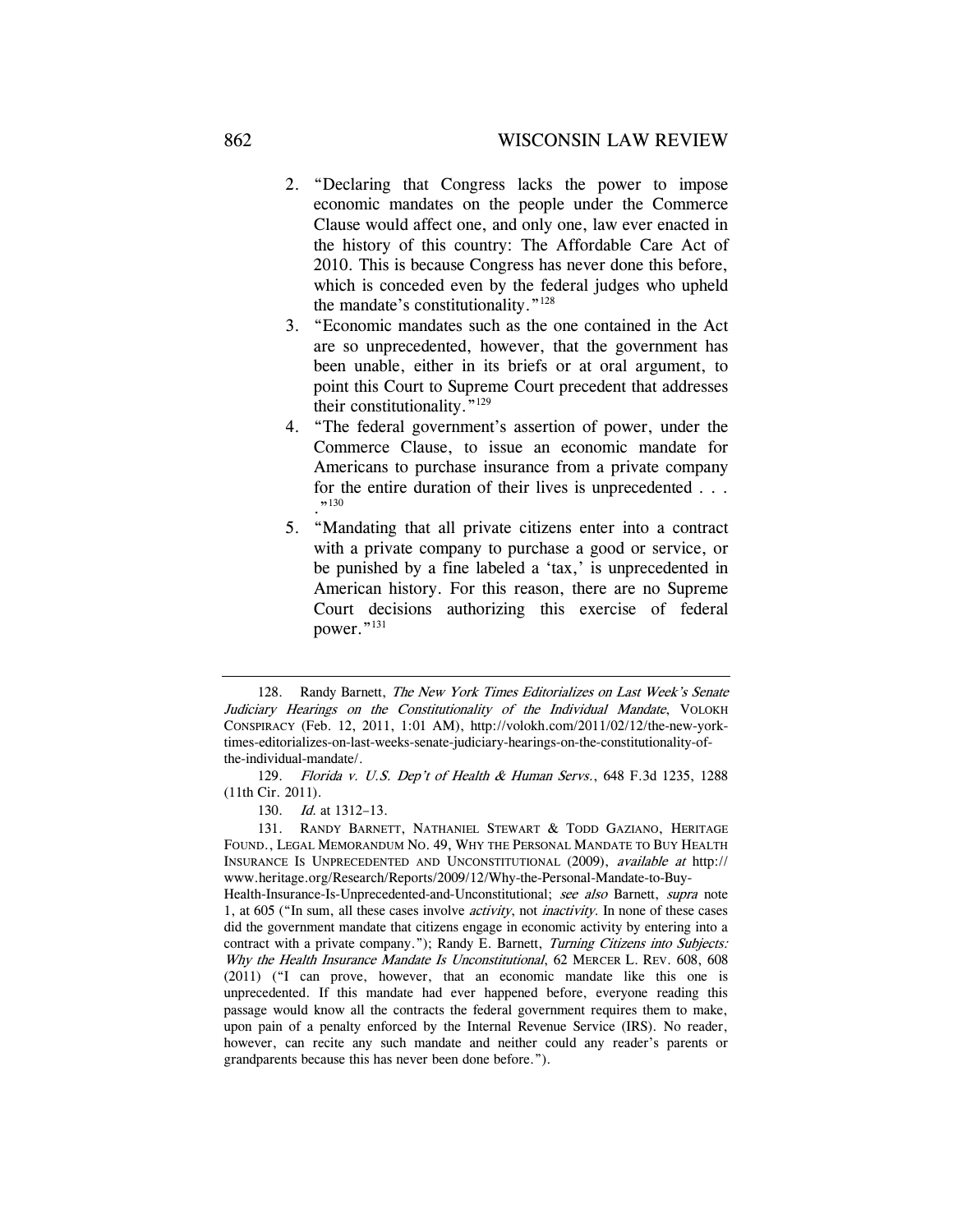6. "While the Supreme Court is, of course, free to do this, it is not at all clear that a District Court judge should be devising a new and unprecedented doctrine extending federal power."<sup>132</sup>

As with Edison's light bulb, in one sense it is absolutely, without a doubt, correct that the insurance mandate in the ACA is literally unprecedented. Such is the case with any new law. In that regard, saying that the ACA is "unique" or "literally unprecedented" as in the first two quotes above tells us nothing at all of importance. The third quote refers to economic mandates exactly like the ACA. The fourth instance abstracts "unprecedented" to the level of mandating economic contracts with insurance companies. The fifth usage above focuses on economic mandates in general. The final quote concerns the use of "unprecedented doctrine" to support the new law.

Going down the list, each use of the word "unprecedented" takes on a different meaning that determines the universe of precedents. If the range of relevant precedents includes all those statutes mandating economic contracts with insurance companies, then the statement is very likely accurate. However, there is no reason that the clause "economic contracts with insurance companies" is constitutionally significant in a way favorable to those challenging the ACA. Even broadening the possible prior precedents to economic contracts does nothing to advance the constitutional argument.

In the end, the universe of statutory precedents relevant to the ACA's mandate based upon existing case law contains those that regulate any inactivity which "substantially affect interstate commerce."<sup>133</sup> Indeed, it is the word "activities" in *United States v.*  $Lopez<sup>134</sup>$  that gives rise to the entirety of the activity/inactivity distinction.135 As a result, the only constitutionally relevant distinction is between the twin concepts of activity and inactivity among statutes that have a nexus to interstate commerce. Nonetheless, further

 <sup>132.</sup> Randy Barnett, The Individual Mandate Is Unprecedented? So What??, VOLOKH CONSPIRACY (Aug. 25, 2010, 8:07 AM), http://volokh.com/2010/08/25/theindividual-mandate-is-unprecedented-so-what. But see Gerard Magliocca, The Private Action Requirement, CONCURRING OPINIONS (Aug. 20, 2010, 5:10 PM), http:// www.concurringopinions.com/archives/2010/08/the-private-action-requirement.html.

 <sup>133.</sup> See United States v. Lopez, 514 U.S. 549, 558–59 (1995) ("Congress' commerce authority includes the power to regulate those activities having a substantial relation to interstate commerce, i.e., those activities that substantially affect interstate commerce." (citations omitted)).

 <sup>134. 514</sup> U.S. 549 (1995).

<sup>135.</sup> See id. at 558 ("Consistent with this structure, we have identified three broad categories of activity that Congress may regulate under its commerce power.").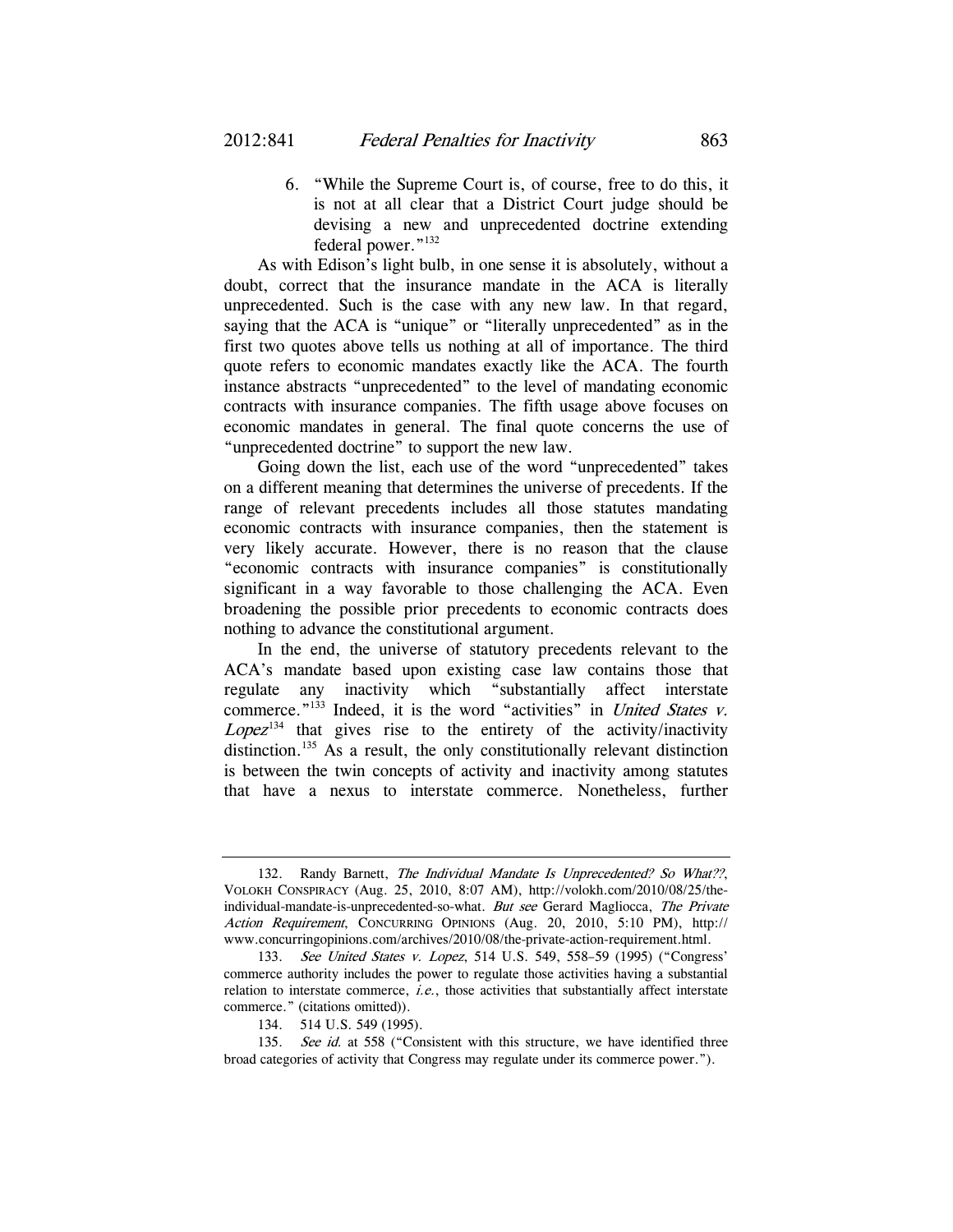variations on potential arguments relevant to this distinction are addressed in Part III.

### B. The Action Problem

A problem with which criminal law scholars are very familiar concerns the conceptual difference between acts and omissions.<sup>136</sup> While the easy cases far outnumber the difficult ones, there remains some blurriness at the line separating the two types of *actus reus*. Among the essential questions presented in these borderline cases are: Has "conduct" actually taken place? How should "conduct" be defined? Is it merely physical movement? If it includes speech, can "conduct" ever be silence? What if there are legal affirmative acts combined with seemingly illegal omissions?

Those arguing against the insurance mandate's constitutionality have focused exclusively on "activities" as physical actions. This is problematic for reasons that criminal law theorists have long recognized.137 For example, consider four different ways that a mob boss might order that someone be killed.

- 1. The boss says, "kill him."
- 2. The boss issues a written order that says, "kill him."
- 3. The boss lifts a hand with the intent that the hand signal orders a murder.
- 4. One of the mob boss' assassins says, "I'm going to kill him," looks at the mob boss for any sign of disagreement, and the boss knowingly gives none.

The difference between speech, written note, hand signal, and silence matters for the type of evidentiary proof used by the prosecutor, but the actus reus for aiding and abetting a murder (or attempted murder) is established in all four instances. Criminal "conduct" like "activities," cannot logically be limited to physical acts without creating nonsensical results. It would surely be absurd if the mob boss escaped prosecution in the first, third, and fourth scenarios because of the lack of physical activity. Even allowing for speech to be physical action still would allow the silent boss in the fourth instance to remain free despite ordering a murder.

Yet that is exactly the sort of distinction on which those challenging the ACA have relied. We might imagine interactions

 <sup>136.</sup> See DRESSLER, supra note 7, at 103 ("A … practical problem is one of line-drawing . . .[between acts and omissions.]").

<sup>137.</sup> See, e.g., Michael Gorr, The Actus Reus Requirement: A Qualified Defense, 10 CRIM. JUST. ETHICS 11 (1991); see also Jeffrie G. Murphy, Gorr on Actus Reus, 10 CRIM. JUST. ETHICS 18 (1991) (responding to Michael Gorr's article).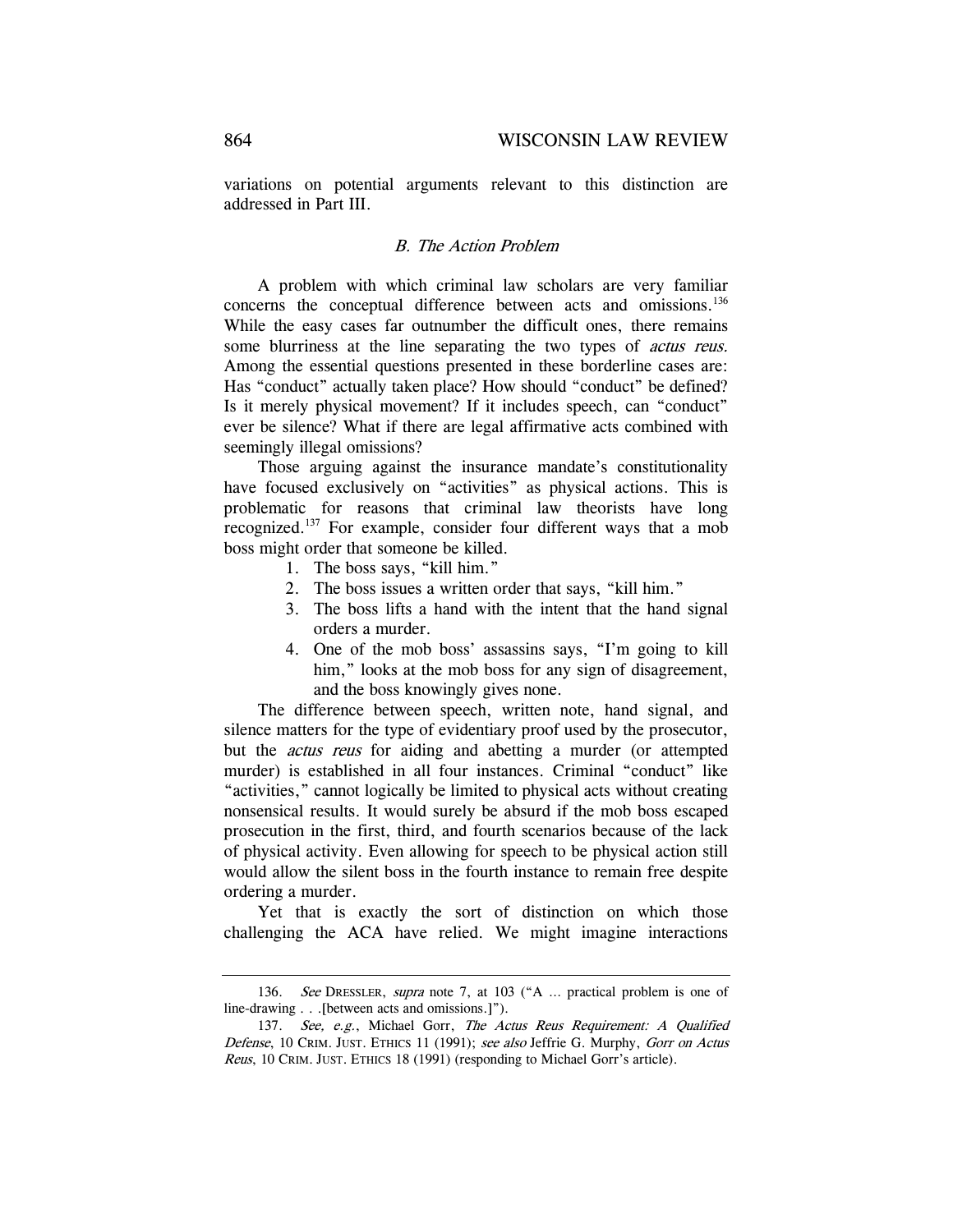between the government and individuals in regard to the insurance mandate that parallel the mob boss and his or her underling:

- 1. The person says, "I will not comply with the mandate or pay a penalty."
- 2. The person writes a letter to the government that essentially says, "I will not comply with the mandate or pay a penalty."
- 3. The government orders a person to buy insurance or pay a penalty, but the person shakes her head in opposition.
- 4. The government orders a person to buy insurance or pay a penalty, but the person simply does not buy insurance or pay a penalty.

In all four scenarios, the person has opposed the mandate, but those challenging the mandate in federal courts have been unclear as to which (if any) of the above constitute "activity." If the line is between physical action and inaction, then only the second and third choices by the person would be activity. If the distinction includes physical action and speech, then the first, second, and third options all present "activity." If the challenger to the ACA wants to contend that all four options are "inactivity" (perhaps because they are products of the mandate), then a new definition of the concept beyond anything currently used would need to be advanced. Regardless, such arguments illustrate how ephemeral the difference between "activity" and "inactivity" can be.

While not specifically considering the relevant analogue of omissions and affirmative acts in criminal law, Judge Jeffrey Sutton articulated a similar argument in his opinion finding the ACA's insurance mandate constitutional:

The unavoidable need for health care coupled with the obligation to provide treatment make it virtually certain that all individuals will require and receive health care at some point. Thus, although there is no firm, constitutional bar that prohibits Congress from placing regulations on what could be described as inactivity, even if there were it would not impact this case due to the unique aspects of health care that make all individuals active in this market.<sup>138</sup>

Judge Sutton's argument illustrates how the abstraction and action problems intersect. At a high level of specificity or abstraction in restating the same basic facts, an activity can be transformed into an

 <sup>138.</sup> Thomas More Law Ctr. v. Obama, 651 F.3d 529, 548–49 (6th Cir. 2011).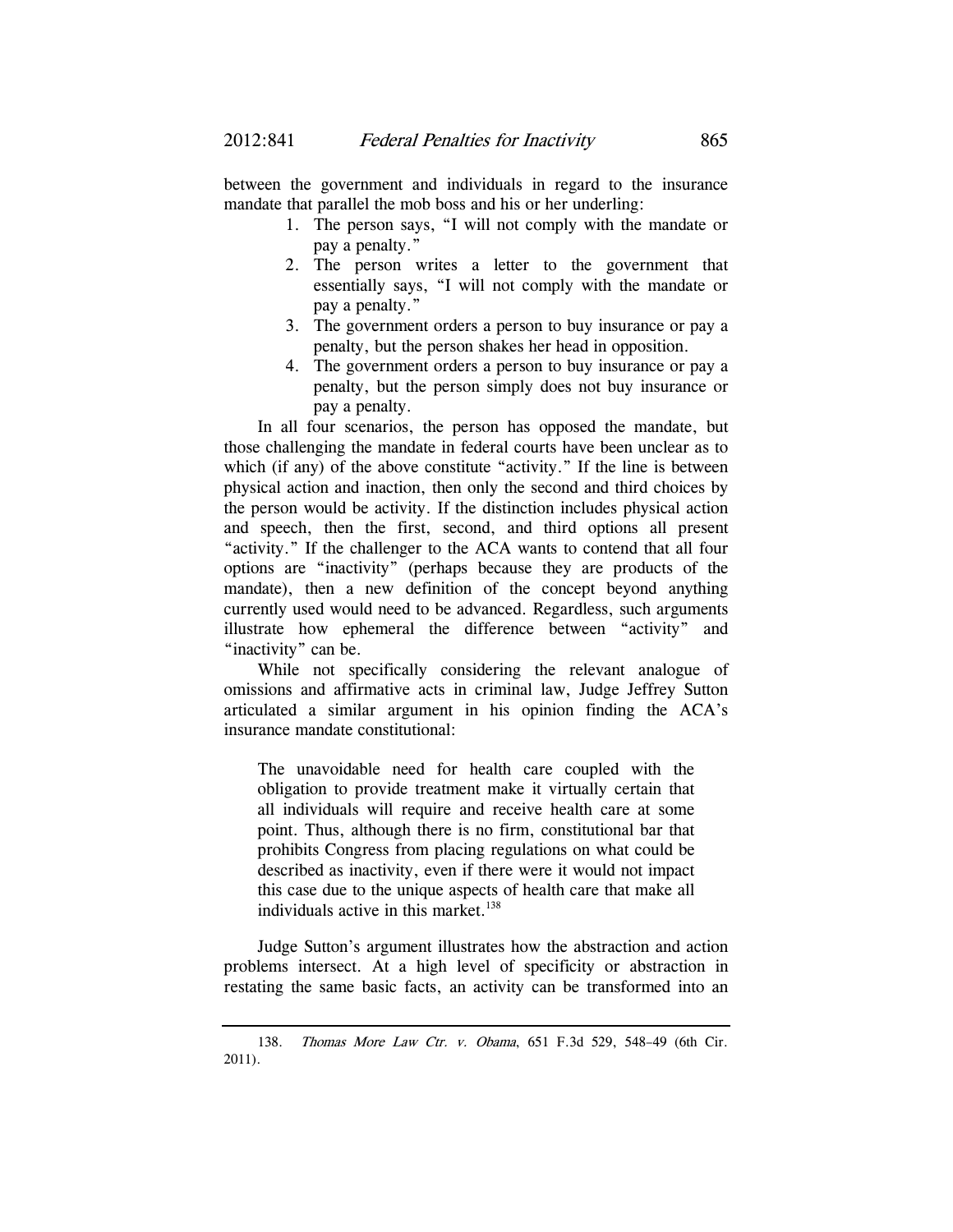inactivity and vice versa. Some of those defending the ACA contend that the decision to not buy health insurance is really a decision to selfinsure at some later date when health care is needed.<sup>139</sup> In that scenario, the inactivity of not buying insurance is transformed into the activity of self-insuring. Similarly, if a person has health insurance through an employer group plan at the time the ACA goes into effect, he or she can only fail to be in compliance if he or she cancels the insurance or loses his or her job. In that situation, it seems as though inactivity leads to compliance whereas activity creates noncompliance. Yet someone challenging the constitutionality of the mandate would contend that, by focusing on a specific moment in time, the worker is being forced to maintain his or her insurance against his or her will. These scenarios illustrate the vacuous nature of the inactivity/activity distinction in this context, particularly when concepts are abstracted. Every person is inactive at one time or another if we limit our scope to finite moments in time. And yet over the long term, surely some activity could be identified as being regulated by a statute like the insurance mandate.

### III. POSSIBLE DISTINCTIONS AND COUNTERARGUMENTS

 Although the abstraction and action problems raise serious doubts about the viability of the arguments challenging the ACA that seek to distinguish existing laws, it is worth considering more specific objections that might be raised to the analogies described in this Essay. Because of the novelty of the arguments against the ACA, there is not a wide, established literature from which to draw counterarguments. Instead, there are a handful of scholarly articles and court filings. Nonetheless, I have attempted to address the likely major responses against my claim that the ACA's insurance mandate has numerous statutory precedents in criminal law in regulating inactivity which are discussed below.

# A. Links to Activity

A potential objection that someone opposed to the ACA's constitutionality might make is that many of the crimes discussed in this Essay involve regulation of inactivity linked to other activities. The argument would be that crimes such as possession of marijuana are connected to some prior activity of acquiring it. Another example would be the CPOEA statute which regulates those who actively produce pornography. However, this argument is not persuasive for three reasons.

 <sup>139.</sup> See Jack M. Balkin, Commerce, 109 MICH. L. REV. 1, 47 (2010).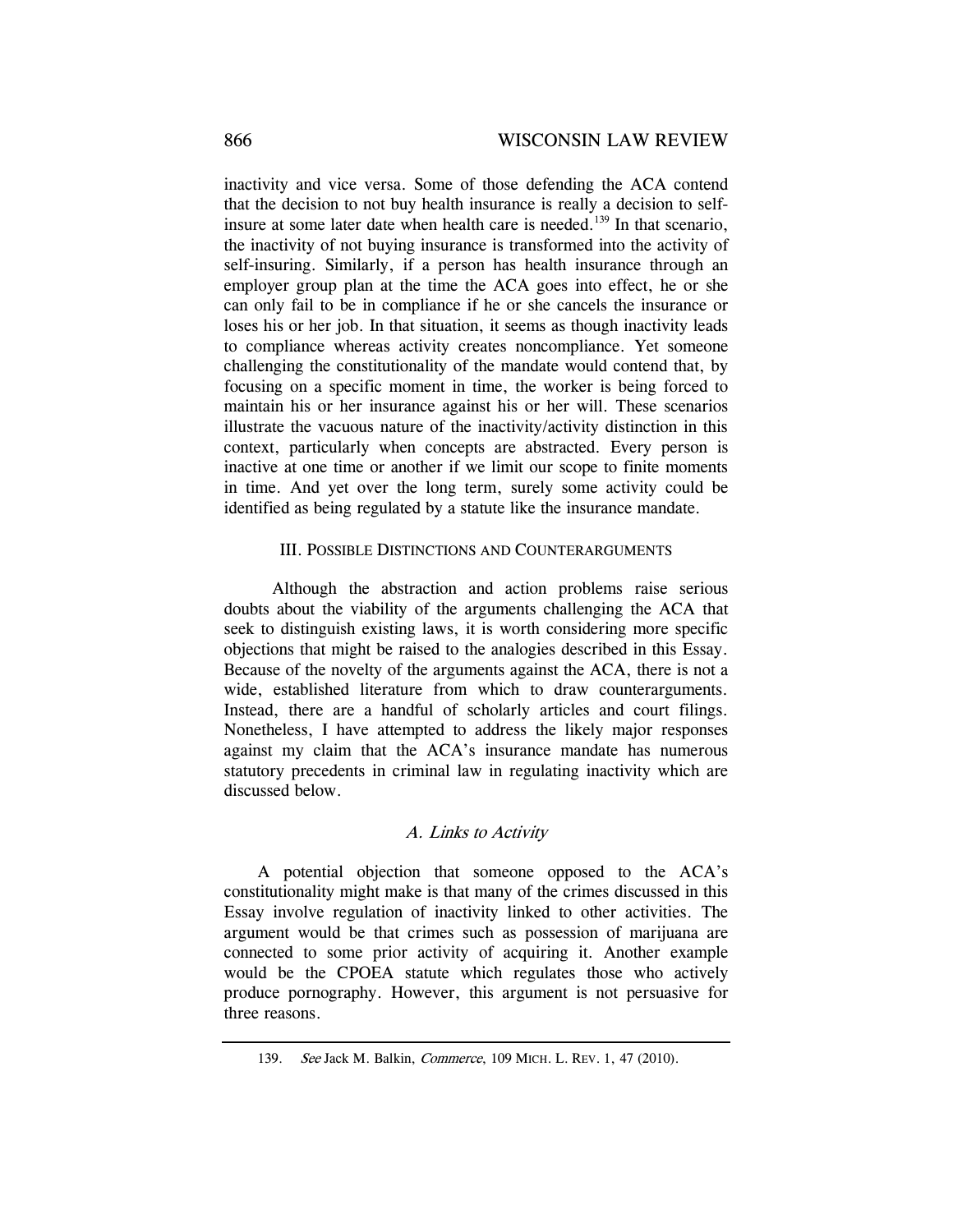First, there are numerous crimes discussed in Part I that involve no additional activity by the defendant being prosecuted for inactivity or involve activities so far removed from the punished activity as to be irrelevant. For example, the receipt-of-illegal-proceeds crimes described often require no recent or related activity by a defendant. Similarly, duties are attached based upon wholly innocent activities such as having a child (which provide no independent basis for federal jurisdiction) in crimes such as failing to pay child support. Other crimes, such as the failure to register as a sex offender, have been delinked from the prior activity (the original sex offense in the case of the registration statute) to avoid other constitutional problems such as the Ex Post Facto Clause.<sup>140</sup> Also, obstruction crimes can arise merely by being in the wrong place at the wrong time while refusing to act further. Lastly, preventive laws such as the one in Comstock, by their very nature are forward looking and unrelated to any actual activities by the persons regulated.<sup>141</sup> Even the example of marijuana possession can occur through inactivity if the person has illegal plants growing in his or her yard or a person places a bag of marijuana in the defendant's backpack.

Second, the scope of federal jurisdiction in criminal cases is determined by the elements of the crime that must be proven by a federal prosecutor. Connections to secondary activities that are not within the statutory elements of a crime are simply irrelevant. For example, in a case of a prosecution for illegal possession of heroin, it is most likely that a defendant took some actions to acquire the heroin. As a result, someone might conclude that the inactivity of possession and connected duty to dispossess the heroin are connected to acquiring the drug in the first instance. However, the prosecutor need not show any evidence related to the heroin's acquisition. Instead, alleging and proving mere possession is enough. As a result, a court examining whether the statute is constitutional under the Commerce and Necessary and Proper Clauses uses the elements of the crime (including any jurisdictional element present) to determine constitutionality. Never does such a court look for connections to other interstate activities by a defendant. Indeed, if the Supreme Court in Lopez had inquired as to whether the defendant had any other connections to interstate commerce such as buying gasoline or driving a car on an interstate highway during the possession of the weapon at issue, then the result would have been very different. Instead, the Court limited its analysis to the four corners of the statute and held it facially unconstitutional.<sup>142</sup> Just as the

<sup>140.</sup> See supra Part I.B.

<sup>141.</sup> See supra Part I.F.

<sup>142.</sup> *United States v. Lopez*, 514 U.S. 549 (1995).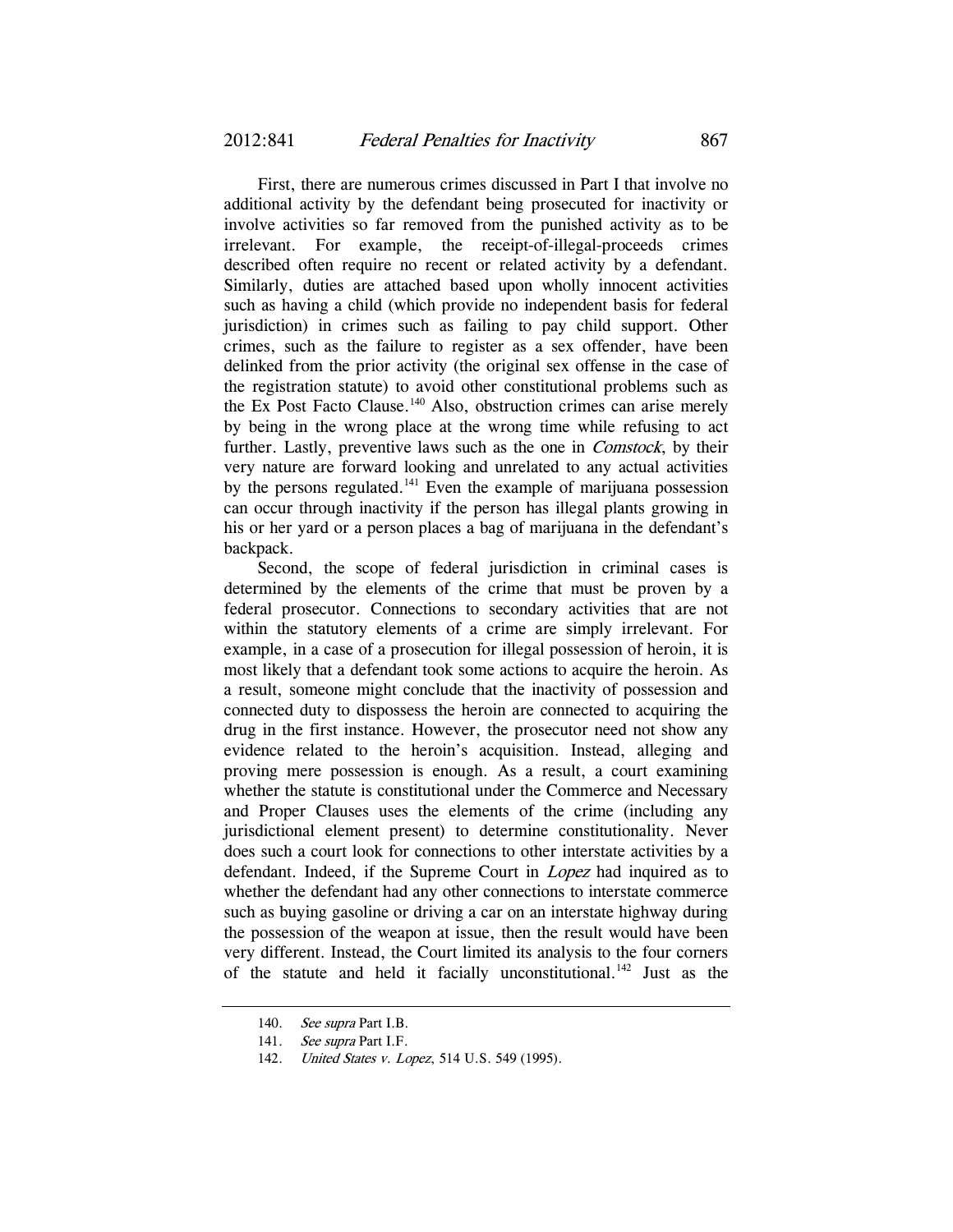limitation of the Court's analysis to the elements of the crime ensured the statute punishing activity in *Lopez* unconstitutional, that same limitation means the regulation of inactivities is to be adjudicated based only upon the elements listed (which by themselves do not require activity).

Third, to the degree that this is a noteworthy distinction, it is simply one of form and not of substance. If an alternate version of the ACA would be constitutional if it linked the mandate to some other activity (e.g., interstate travel, self-insuring, use of public resources, being employed, earning income, using a highway, shopping, etc.), then the scope of federal power in the challenger's worldview is identical to that of those defending the ACA. If the mere addition to the statute of an innocuous activity is constitutionally sufficient to establish proper federal jurisdiction, then the constitutional objections are simply a matter of hyper-formalism and the extent of federal power is not contested at all through the legal challenges to the ACA.

# B. Commercial and Non-commercial Inactivity

Another possible distinction that those challenging the ACA might make is that the criminal laws mentioned in this Essay are not concerned with "commercial" or "economic" activities and therefore do not provide precedents for the ACA mandate. This argument fails and ultimately undermines the challenger's argument for two reasons.

First, many of the examples above are directly related to economic activities. Indeed, as United States v. Lopez and Gonzales v. Raich illustrate, criminal laws are overwhelmingly justified under the Commerce Clause even when the connection to economic markets seems limited.<sup>143</sup> Further, the receipt crimes listed herein directly punish illegal commerce inactivity. Also, the organizational, nondisclosure, and record keeping crimes are focused on liability of inactive individuals in companies engaged in interstate commerce. Further, in all instances listed in Part I, the statutes have universally survived Commerce Clause challenges and been held to be proper exercises of federal power.

Second, this argument is counterproductive and counterintuitive. If non-economic, non-commercial mandates are proper exercises of federal power, then surely an economic, commercial mandate of the ACA would be justified as well. The distinction challengers would draw here cuts against their argument. It is nonsensical to contend that non-economic mandates have a tighter nexus with interstate commerce than an economic one that concerns one of the largest sectors of the

 <sup>143.</sup> Gonzales v. Raich, 545 U.S. 1, 5 (2004); Lopez, 514 U.S. at 551–52.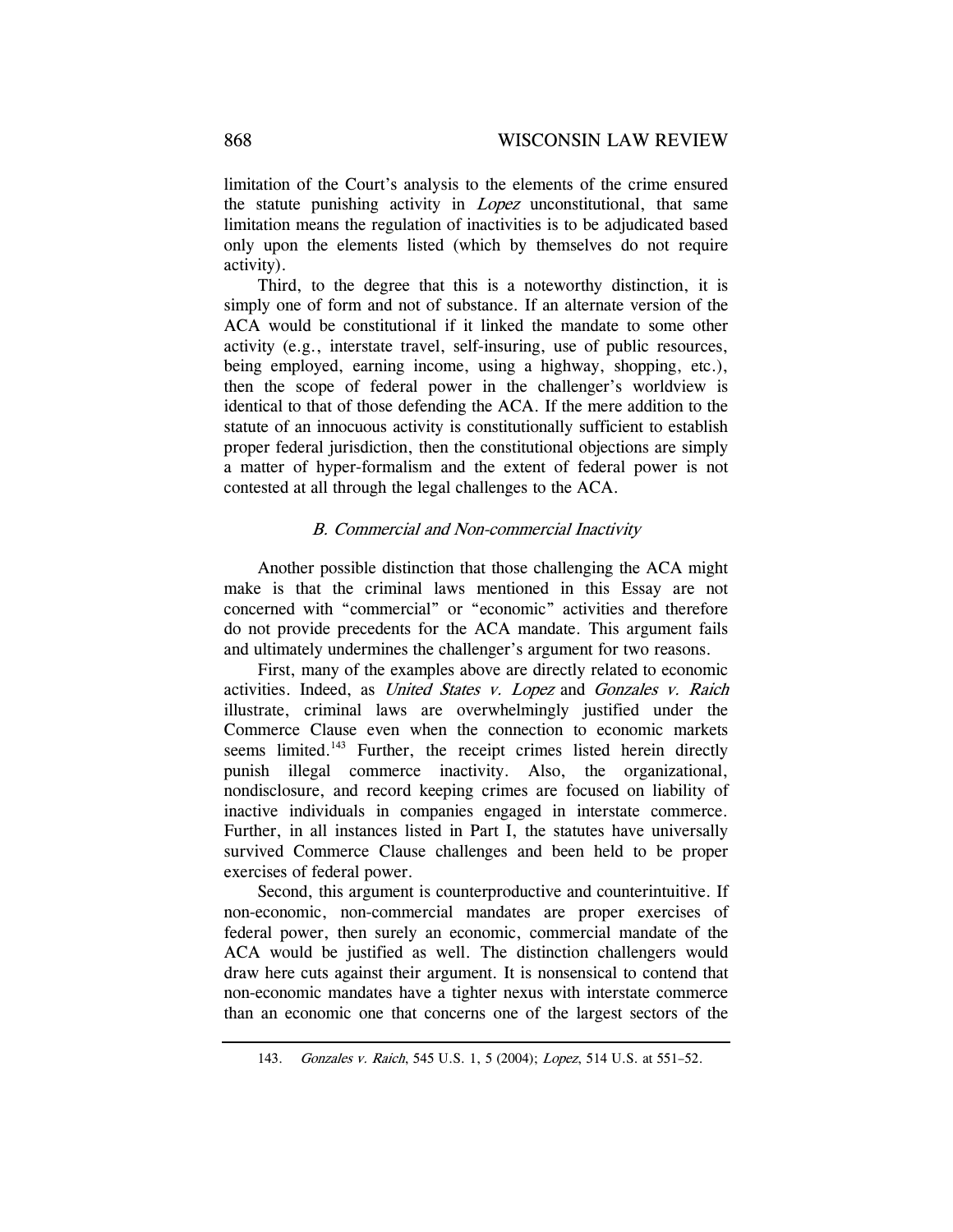United States economy. The existing case law gives the health insurance mandate a far greater nexus to interstate commerce than other laws upheld under the Commerce Clause, such as punishing the failure of sex offenders to register or the inaction of harboring a fugitive in one's home.

# C. Regulations of Some versus All

 As the Heritage Foundation report authored by Randy Barnett, Nathaniel Stewart, and Todd Gaziano indicates, those attacking the constitutionality of the ACA often choose their words carefully regarding the population targeted.<sup>144</sup> The report contended that: "A mandate to enter into a contract with an insurance company would be the first use of the Commerce Clause to universally mandate an activity by all citizens of the United States."<sup>145</sup> One might contend that the criminal laws outlined here are of limited, and not general, applicability thus providing a distinction for those challenging the ACA to utilize. However, as with the commercial/non-commercial distinction this argument fails and is counterproductive.

First, the possession, receipt, misprision, and obstruction crimes are of general applicability. Every person in the United States cannot illegally possess cocaine or biological weapons. It is also wrong for people to receive Social Security payments that are not properly theirs. Similarly, any person that obstructs a federal criminal investigation is subject to prosecution. Only a small number of the crimes listed in Part I (i.e., record-keeping requirements for pornography producers) are limited in the population regulated.

Second, this distinction works against those attacking the ACA. If a mandate is limited to a smaller population, such as sex offenders or pornography producers, it would be less likely that such laws would have the substantial connection to interstate commerce necessitated under existing case law. In contrast, a law that governs economic inactivity of every citizen in the United States would generally have a tighter nexus with interstate commerce. Because the laws of limited applicability regulating inactivity have been universally upheld, any distinction based upon general applicability undermines claims made by those litigating against the ACA.

<sup>144.</sup> See BARNETT, STEWART & GAZIANO, supra note 131.

<sup>145.</sup> Id. (emphasis added).